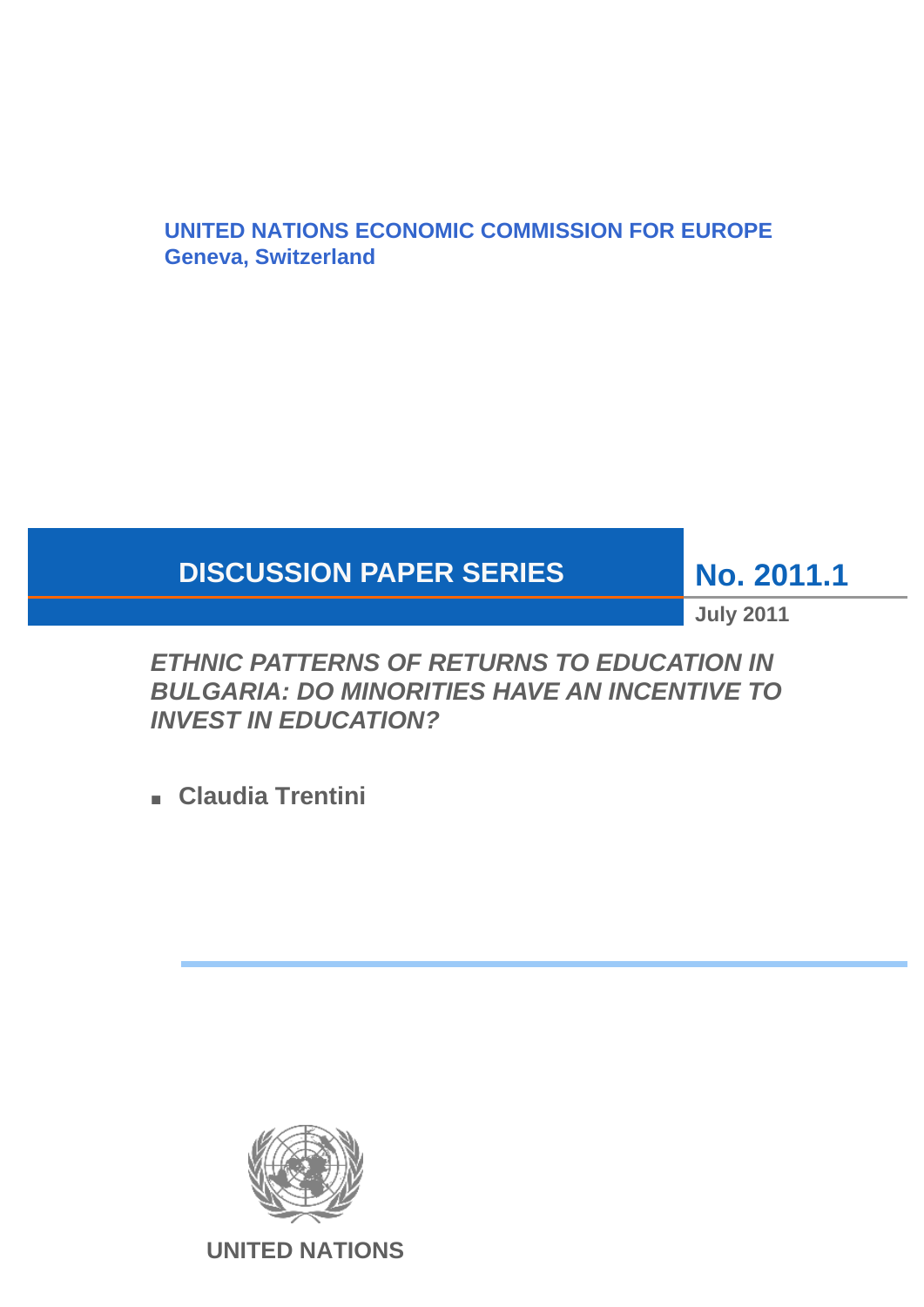The UNECE series of Discussion Papers is intended to make available to a wider audience papers on matters of topical interest that have been prepared by the staff of the secretariat or commissioned by the secretariat from external experts. The purpose of the Discussion Papers is to contribute to the analysis and discussion of economic developments and policies in the UNECE region. The views expressed are those of the authors and do not necessarily reflect the official positions of the secretariat or of the member governments of the UNECE.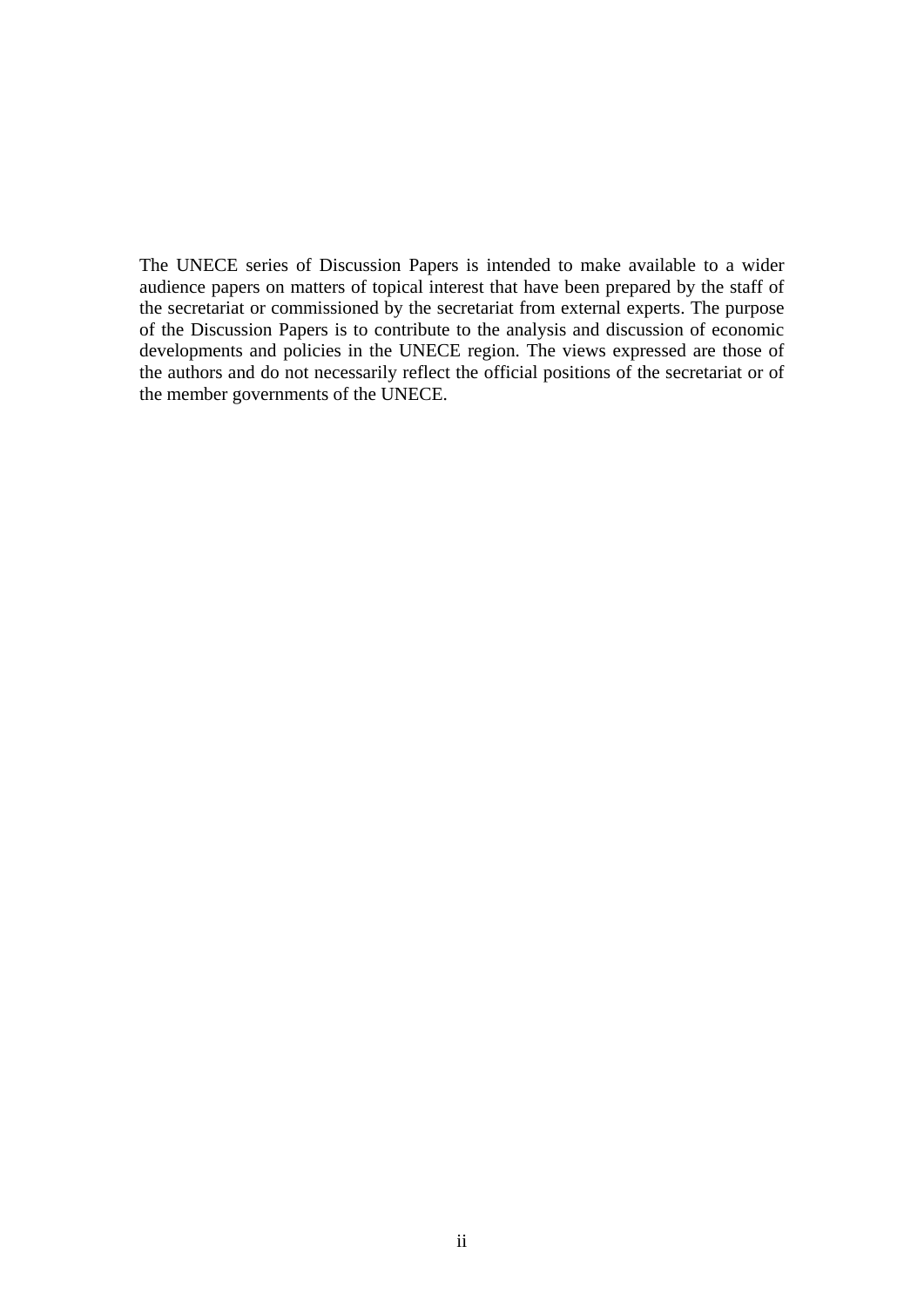# **Claudia Trentini[1](#page-2-0)**

#### **Abstract**

*It is widely accepted that disparities in education contribute to the poor labor market outcomes experienced by ethnic minority groups and consequently to their poverty. However, incentives to invest in education are significantly diminished if individuals are discriminated on the labor market and precluded from access to employment. In this paper we analyze differential educational benefits in Bulgaria and compare Roma returns to education with the majority population and the Turkish minority. We show that both ethnic minority groups have lower educational levels and employment rates than the majority population and that they also have lower returns to education. However, the gap in returns to education is much wider for the Roma with respect to both employment and labour-market earnings. The evidence suggests that this group is more vulnerable to discrimination, with a high percentage of the employment gap unexplained by differences in observable skills or characteristics.* 

JEL codes: I24, J15, J7, P36

 $\overline{a}$ 

Keywords: minorities, Roma, discrimination, returns to education, transition

<span id="page-2-0"></span><sup>&</sup>lt;sup>1</sup> United Nations Economic Commission for Europe. The author has benefited from the comments and suggestions of Jaromir Cekota, Vitalija Gaucaite, Ralph Heinrich, Robert Shelburne and Lisa Warth. The usual disclaimer applies.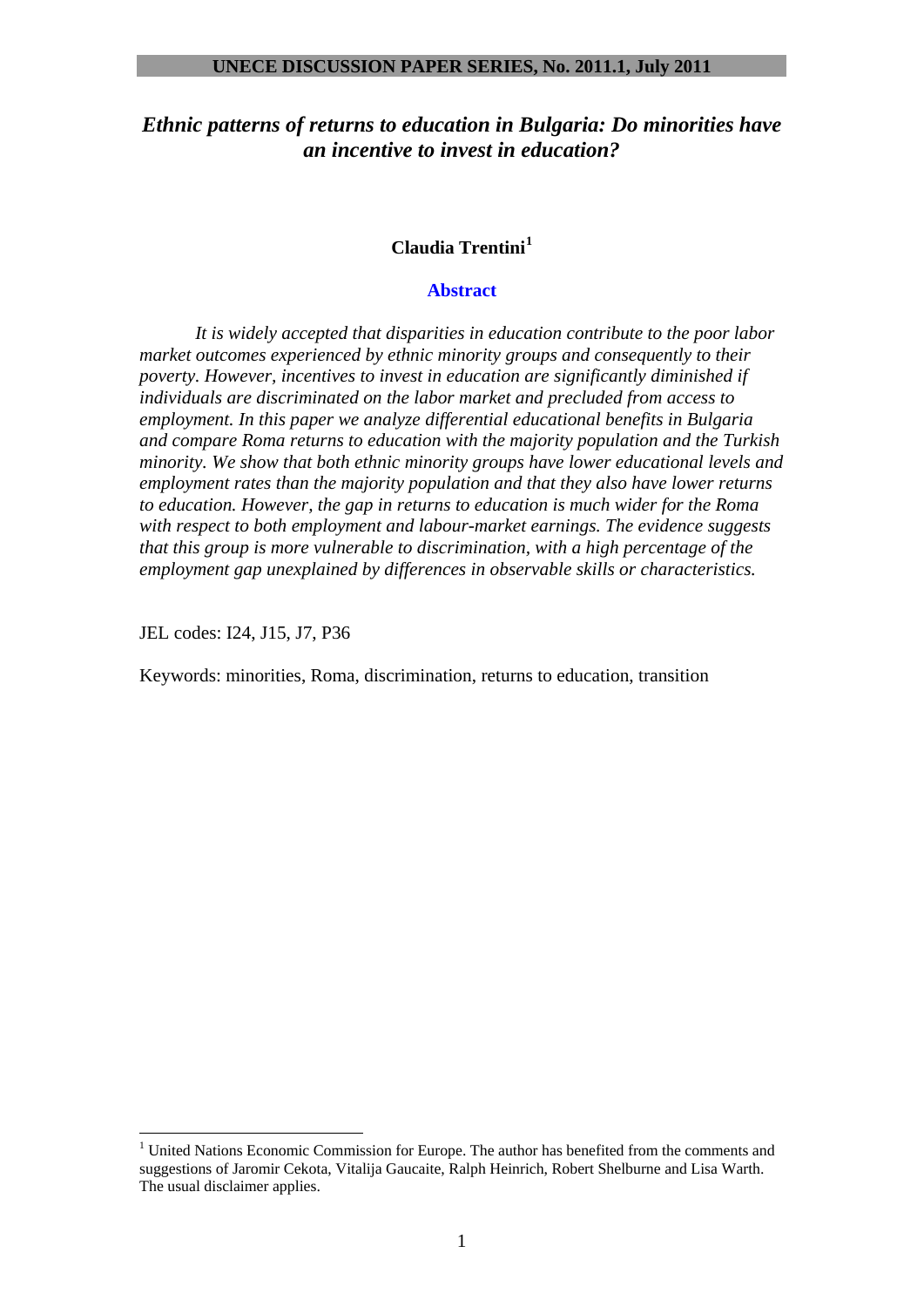# **Introduction**

 $\overline{a}$ 

 The Roma are one of the largest and most disadvantaged ethnic minorities in the pan-European region. The Council of Europe average estimate of the Roma population in the European region is close to 11 million.<sup>[2](#page-3-0)</sup> Of these about 6 million live in the territory of the European Union (EU), some 70 per cent of them in the 10 former communist countries that joined the EU in 2004 and 2007. The share of Roma in the population of post-communist EU countries averages 4 per cent, reaching approximately 10 per cent in Bulgaria.

 The available evidence on the living conditions of this ethnic minority in Europe gives a dramatic picture of the situation: poverty and social exclusion are widespread, formal employment and education are extremely low, health is poor, housing is at best precarious (UNDP 2002, Ringold et al 2005, O'Higgins and Ivanov 2006). Moreover, not only education levels among Roma are worryingly low but also their vulnerability seems to be intensifying: in spite of the fact that younger Roma tend to have a somewhat higher educational achievement than older ones, the educational gap relative to majority groups of the same age has increased over time.

 It is widely accepted that disparities in education contribute to the poor labor market outcomes experienced by ethnic minority groups and consequently to their poverty. At the same time occupational segregation or wage discrimination due to employer prejudice or stereotyping is considered a good reason for an individual to invest in relatively low education (Golbe 1985). Specifically, minority groups often enjoy lower benefits from education: not only on the labor market in terms of the probability of being employed and wages but also in terms of the quality of education obtained. This is the case when ethnic groups can only access ethnic segregated schools or poorly funded institutions in remote areas. Factoring in the higher costs of education related to inaccessibility of resources for lack of means or borrowing constraints that poor often face results in very low benefit-cost ratios for some minorities with respect to the majority population, leading to low educational investment. As a matter of fact, recent analyses of the Roma's poor labor market outcomes suggest that this group's incentives to invest in education could be very  $low.<sup>3</sup>$  $low.<sup>3</sup>$  $low.<sup>3</sup>$ 

 This paper analyzes differential educational benefits in Bulgaria and compare Roma returns to education with the majority population and the Turkish minority. The Turks are the largest minority in Bulgaria representing almost 10 per cent of the population according to the 2001 census (according to the same census data, Roma are only 6 per cent of the population). Like the Roma, the majority of Turks live in the countryside where they have much less access to infrastructure, work opportunities, and educational, cultural and health-care facilities than town-dwellers. In this paper it is shown that both ethnic groups have lower educational levels and employment rates than the majority population and that they also have lower returns to education. However, the gap in returns to education is much wider for the Roma with respect to

<span id="page-3-0"></span> $2$  This number includes 2.8 million Roma in Turkey and 1.2 million Roma in the former Soviet Union. Another 1 million Roma live in Western Balkans. For details, see the statistics link at [http://www.coe.int/t/dc/files/themes/roma/default\\_en.asp 3](http://www.coe.int/t/dc/files/themes/roma/default_en.asp)

<span id="page-3-1"></span> $3$  About 70 per cent of Roma children drop out of education by middle school, largely because school holds little relevance to their lives (Gatenio Gabel 2009).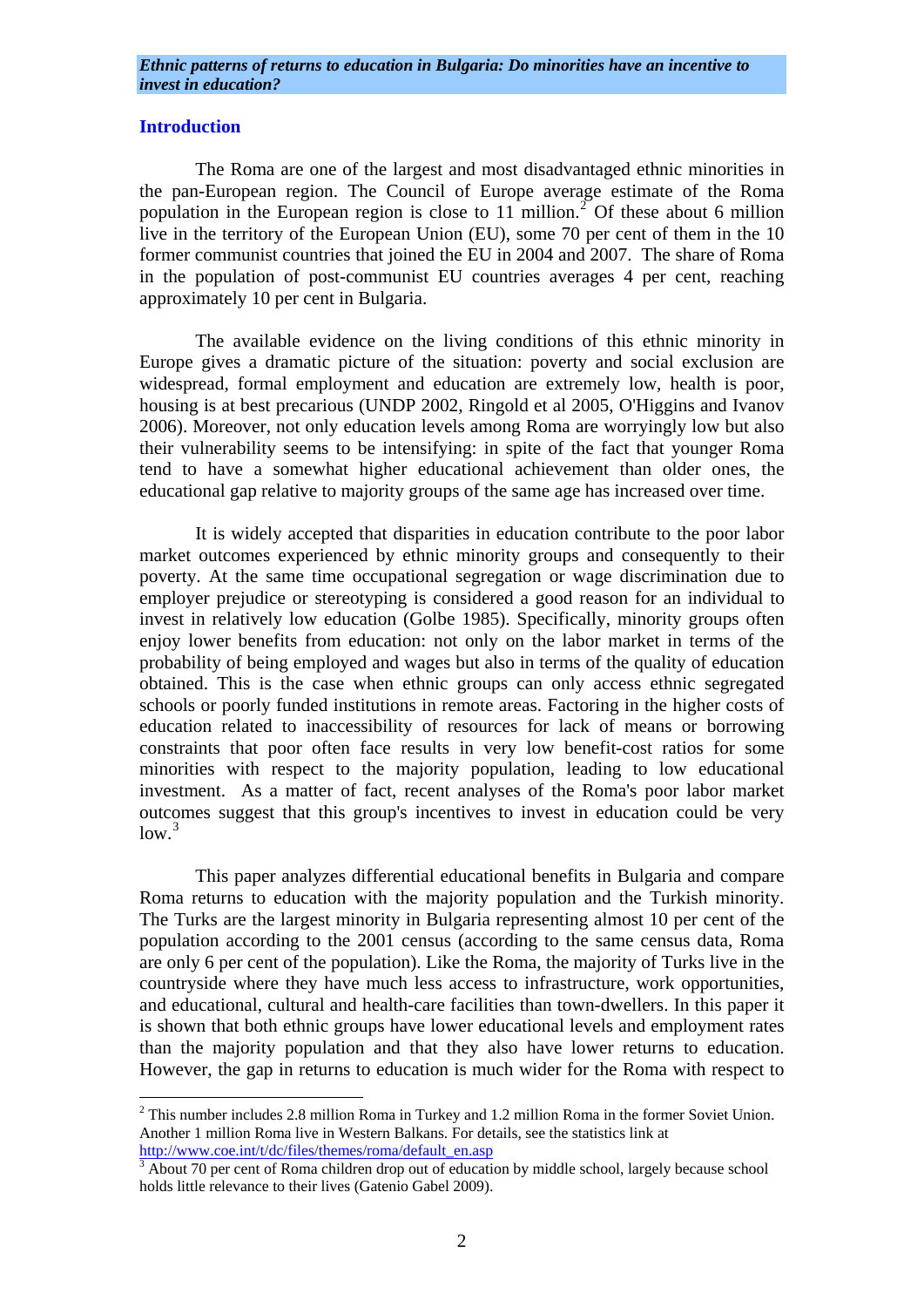both employment and labour-market earnings. The evidence suggests that this group is more vulnerable to discrimination, with a high percentage of the employment gap unexplained by differences in observable skills or characteristics.

 A quantitative analysis of the incentives to invest in education is important for developing sensible policies to integrate excluded minorities. This issue is particularly relevant in Bulgaria where the ethnic dimension of social polarization is quite dramatic: the share of the non-poor ethnic Bulgarians (56.13%) is 17 times bigger than that of the non–poor Turks (3.28%) and Roma (3.29%) (Kovacheva *et al*. 2005). Further, Bulgarian studies have pointed out how the ethnic pattern of poverty has been reproducing itself during the post-communist transition. The risk of poverty is highest among the long-term unemployed while low educational levels hamper employment even in the informal sector, perpetuating the negative cycle of poverty (Pamporov 2007).

 Some studies focusing on Roma have claimed that their exclusion from mainstream society threatens Bulgaria's economic growth and political stability (World Bank 2010, UNDP 2002 and 2005).<sup>[4](#page-4-0)</sup> This claim is based on long-term output, employment and demographic projections. Given the relatively high fertility rate of the Roma, their proportion in the general population has been increasing and is expected to keep rising over time (Ringold et al. (2005), Koytcheva and Philipov (2008)). A similar reasoning could be also applied to the Turkish minority in Bulgaria; however, the social exclusion of this minority appears to be less extreme than that of the Roma minority.

 The paper is organized as follows. Section I provides information on the survey data used in our analysis as well as some descriptive information on the different population groups' educational achievement, living conditions, employment and earnings. Sections II, III, and IV report the results of estimations of the determinants of educational participation, employment and wages. Section V concludes.

# **I. Data**

We use data from the surveys collected in the framework of the Generations  $\&$ Gender Programme (GGP). The programme is a system of national Generations and Gender Surveys (GGS) and contextual databases, which aims at improving the knowledge base for policy-making in participating European and Asian countries. The GGS is a panel survey of a nationally representative sample of the 18-79 year-old resident population in each participating country with at least three panel waves and an interval of three years between each wave. The contextual databases are designed to complement micro-level survey data with macro-level information on policies and aggregate indicators.

 We use data from the first wave GGS for Bulgaria that were collected in 2004. While the main purpose of this survey is to investigate gender and family creation patterns, it can also be used to investigate labor market performance. Our sample comprises 9,192 ethnic Bulgarian (83.9%), 1,079 Turkish (9.8%) and 686 Roma

<span id="page-4-0"></span> 4 See similar analyses for Hungary: Kertesi and Kézdi (2006) and (2010)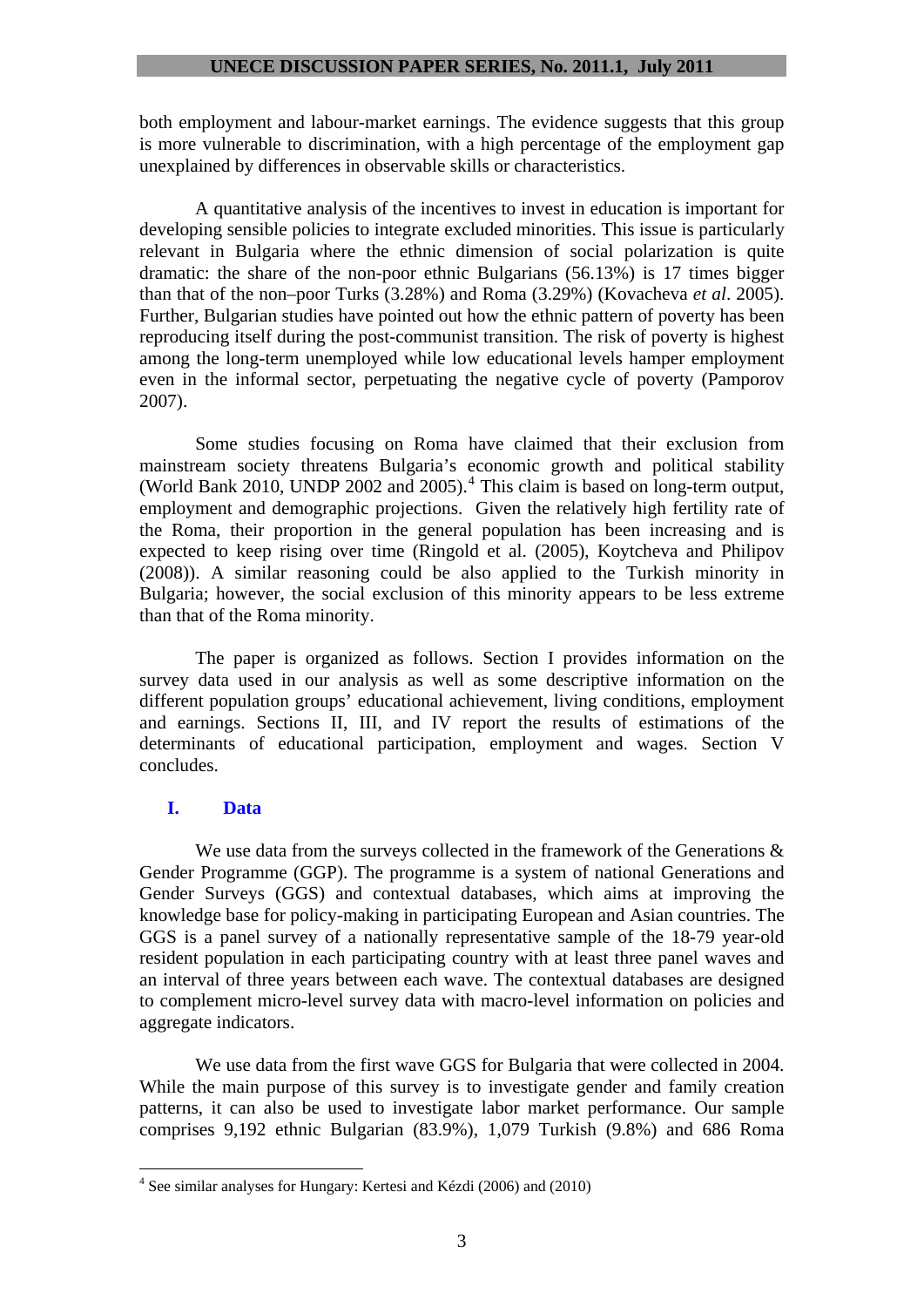(6.3%) respondents aged 18 to 65 years and excludes other non-specified ethnic groups. The share of Roma in our sample is consistent with the 2001 national census data; however, it is below the above mentioned mid-range estimate of the Roma population by the Council of Europe  $(10.3 \text{ per cent.})^5$  $(10.3 \text{ per cent.})^5$ 

 Survey participants self identify their own ethnic group. We identify individuals belonging to a minority as those who defined themselves as such or whose parents, one or both, belong to a minority group.<sup>[6](#page-5-1)</sup>

 The Annex table describes the sample characteristics. In many respects the Turkish community seems to be better integrated into the Bulgarian society than the Roma minority. Both Turkish and Roma populations are younger than the majority population – by 1.5 years and 6 years respectively. This reflects the different demographic patterns of the three population groups evident also from the number of children per adult and the number of siblings of the main respondent.<sup>[7](#page-5-2)</sup> Gaps in education are quite wide: the average Bulgarian adult completed secondary schooling, while Turkish adults had a lower secondary level and the Roma only finished primary education. Both minorities' women have, on average, almost a year less of education than their male counterparts. A comparison of the respondents' level of education with that of their parents indicates a general increase in schooling years of about 2-3 years. Also, the observed similar level of partners' education is indicative of a very strong matching between couples.

 Although basically all the interviewed individuals were born in Bulgaria, among minorities only a few respondents declared having Bulgarian as the native language (less than 3 per cent of the Turks and 8 to 12 per cent of the Roma) and only a few more use it as a language at home. The data on employment status in the Annex table reveal large gaps between ethnic groups: employment rates of Roma are roughly half of the majority population, while Turks are somewhere in between. The next row in the table reports the percentage of workers in low skilled occupations defined as plant and machine operators, assemblers and more generally elementary occupations. The statistics reveal a highly segmented labor market with minorities, especially Roma, concentrated in low skilled positions. A comparison with the parents' occupation (when the respondent was 15 years old) indicates that the situation of ethnic minorities has worsened, considering the improvement in the occupational ladder of the majority population and the absolute worsening of the labor market status of ethnic minority women. The next 2 rows of the Annex table show the percentage of respondents who lived with their biological parents at age 15 and lived in a village at that time.

<span id="page-5-0"></span> $<sup>5</sup>$  The interviews are done face to face in the main language of the country. This most probably</sup> negatively influenced the inclusion of Roma communities in the GGP surveys. Moreover, samples can exclude up to 5 per cent of the target population (UNECE 2005). Unfortunately, exclusions are due to frame limitations or practical constraints – such as eliminating remote regions where survey collection would be prohibitively expensive. These two survey limitations can bring about a partial exclusion of Roma from the survey and - what is even more worrying - they imply an exclusion of the most disadvantaged among them, i.e. those living in the most remote areas and/or having the lowest exposure to the majority population and to education. Thus the actual living conditions of the Bulgarian Roma may well be worse, on average, than those described in this paper.

<span id="page-5-1"></span><sup>&</sup>lt;sup>6</sup> This could be another reason as to why the share of Roma in the sample is below other populations' estimates.

<span id="page-5-2"></span><sup>&</sup>lt;sup>7</sup> Roma have a life expectancy of up to 10 years lower than the majority population (UNDP 2002).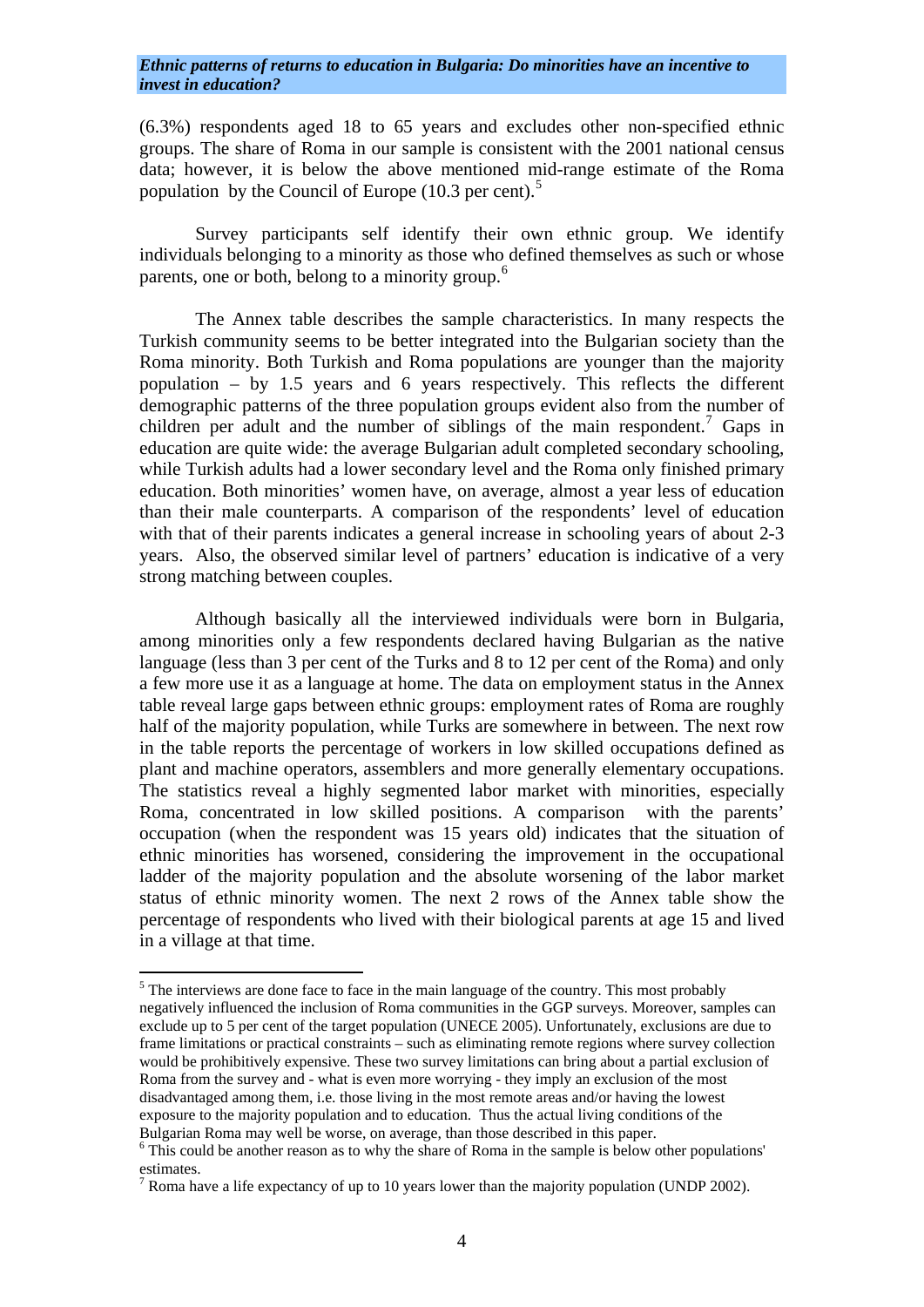The GGS statistics describe the different family and fertility patterns, with Roma being less likely to marry legally their partner but having on average more children and Turks being somewhere in-between. The low percentage of married Roma couples reflects the fact that traditional Romani marriages are not always registered;  $\delta$  this is evident from the high percentages of cohabiting partners. The number of respondent's siblings would suggest that fertility has been decreasing for minorities as well; however, one has to keep in mind that many respondents might still be in their fertile period. The next 3 rows of the table describe the labor market participation of the different ethnic groups, showing the percentage of self employed, those working on a part time basis and the monthly wage in Bulgarian leva. Roma workers stand out for working often part time, being very rarely self employed and earning only half as much as the majority population. Turks on the contrary are more likely to be self employed and basically suffer no wage gap.

 The last three indicators in the Annex table refer to the health and living conditions. The table reports the percentage of individuals suffering from chronic illness or disability or who are reporting "very bad" health for two large age groups: 17 to 45 and 46 to 65. While for the younger population there are not big differences across ethnic groups, for the more mature age group differences in health conditions become considerable, suggesting differences in standards of living. This is also confirmed by the following statistics on the percentage of households having access to a flushing toilet, or living in dwellings with a leaking roof, damp or rot walls, or/and floors. These figures show the dramatic living conditions of Roma: less than a fifth of them have access to sanitation, and more than half live in poorly insulated dwellings. Again, figures for the Turkish minority place them between the Roma and majority population.

# **II. Determinants of education**

 $\overline{a}$ 

 We first examine the determinants of years of education. The survey only provides information on the highest degree obtained. Using a well defined classification of educational levels, we convert the degrees obtained into completed years of education.<sup>[9](#page-6-1)</sup> Years of schooling are estimated separately for ethnic groups and gender by OLS as a function of age and the family characteristics when the respondent was undergoing schooling: an indicator for Bulgarian being the native language, a dummy variable indicating if the child was living with both parents, the number of brothers and sisters, if the family was living in a village, parental education and occupation. This last variable captures the income situation during the period of respondent's education. Dummies for missing values are added. The results are shown in table 1. The coefficient on age captures the fact that older people have higher years of schooling. A quadratic term in age is included to allow the possibility of schooling decreasing in the later years of life. The two age coefficients imply that keeping the

<span id="page-6-0"></span><sup>&</sup>lt;sup>8</sup> In some Romani communities arranged marriage, child marriage and forced marriage are still prevalent as "traditional practices". These traditional marriages often take the form of "custom law" marriages. However, Roma "custom law" marriages are not to be confused with the Anglo-Saxon "common law" marriages and are not recognized by the state as legally binding. "Custom" means that the couple is viewed as married by the community, relatives and their own but not in the eyes of the administration (UNDP 2002, European Commission 2009).

<span id="page-6-1"></span><sup>&</sup>lt;sup>9</sup> International Standard Classification of Education (ISCED) level codes are converted into years according to the Bulgarian classification of educational levels. Thus reported years of education refer to successful years at school and do not consider repeated years or interrupted studies.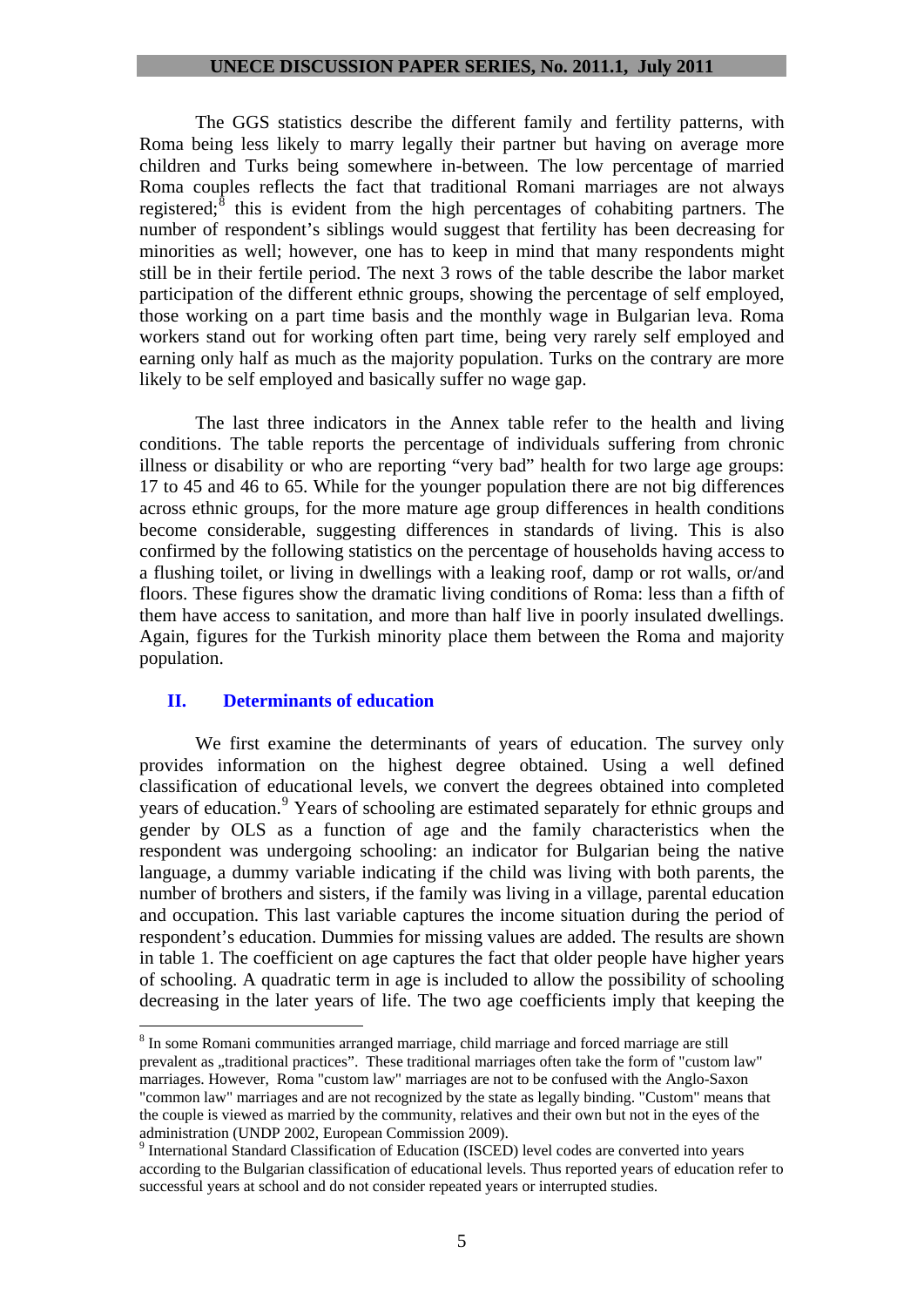other factors constant educational levels increase with age until individuals reach their late 40's for men and the early 40's for women.

 Having Bulgarian as the native language is positively correlated with schooling, improving the educational outcome by close to 1 year for girls. For minority males this indicator is not significant given the small share of the group having Bulgarian as native language. As expected parental education (education mother M and education father F) is strongly correlated to educational achievement, and in particular maternal years of schooling seem to have a more powerful impact on educational outcomes of minorities than on the majority population. This is not surprising, considering the lower probability of the Turkish and Roma mothers to be active on the labor market and thus the higher amount of time they spend with their children.

#### Table 1 **The OLS regression results** Dependent variable: years of schooling.

|               |               | males         |                                                                                                |               | females       |               |
|---------------|---------------|---------------|------------------------------------------------------------------------------------------------|---------------|---------------|---------------|
|               | Majority      | Turks         | Roma                                                                                           | Majority      | Turks         | Roma          |
| age           | 0.284         | 0.464         | 0.42                                                                                           | 0.346         | 0.561         | 0.452         |
|               | $[0.018]$ *** | $[0.075]$ *** | $[0.105]$ ***                                                                                  | $[0.017]$ *** | $[0.067]$ *** | $[0.087]$ *** |
| age2          | $-0.288$      | $-0.525$      | $-0.442$                                                                                       | $-0.378$      | $-0.702$      | $-0.536$      |
|               | $[0.021]$ *** | $[0.090]$ *** | $[0.138]$ ***                                                                                  | $[0.020]$ *** | $[0.084]$ *** | $[0.111]$ *** |
| lang Bulg.    | 0.348         | 0.03          | $-0.071$                                                                                       | 0.709         | 1.318         | 1.008         |
|               | [0.522]       | [0.724]       | [0.733]                                                                                        | $[0.389]$ *   | $[0.718]$ *   | $[0.502]$ **  |
| education M   | 0.15          | 0.25          | 0.259                                                                                          | 0.175         | 0.257         | 0.263         |
|               | $[0.014]$ *** | $[0.054]$ *** | $[0.075]$ ***                                                                                  | $[0.014]$ *** | $[0.049]$ *** | $[0.069]$ *** |
| education F   | 0.118         | 0.131         | 0.235                                                                                          | 0.146         | 0.126         | 0.263         |
|               | $[0.014]$ *** | $[0.051]$ **  | $[0.069]$ ***                                                                                  | $[0.013]***$  | $[0.047]$ *** | $[0.064]$ *** |
| low occ F     | $-0.186$      | $-0.565$      | $-0.044$                                                                                       | $-0.245$      | $-0.178$      | 0.131         |
|               | $[0.081]$ **  | $[0.302]*$    | [0.460]                                                                                        | $[0.076]$ *** | [0.283]       | [0.385]       |
| low occ M     | $-0.214$      | $-0.224$      | $-0.441$                                                                                       | $-0.152$      | $-0.801$      | 0.063         |
|               | $[0.084]$ **  | [0.305]       | [0.450]                                                                                        | $[0.079]$ *   | $[0.293]$ *** | [0.374]       |
| brothers      | $-0.417$      | $-0.347$      | $-0.425$                                                                                       | $-0.488$      | $-0.472$      | $-0.372$      |
|               | $[0.048]$ *** | $[0.122]$ *** | $[0.141]$ ***                                                                                  | $[0.047]$ *** | $[0.131]$ *** | $[0.135]$ *** |
| sisters       | $-0.259$      | $-0.157$      | $-0.285$                                                                                       | $-0.279$      | $-0.556$      | $-0.335$      |
|               | $[0.048]$ *** | [0.121]       | $[0.143]$ **                                                                                   | $[0.044]$ *** | $[0.107]$ *** | $[0.110]$ *** |
| with parents  | 0.257         | 0.079         | $-1.574$                                                                                       | 0.382         | $-0.217$      | $-2.962$      |
|               | [0.284]       | [0.997]       | [1.278]                                                                                        | [0.266]       | [0.804]       | $[1.634]$ *   |
| village at 15 | $-0.343$      | 0.84          | 0.742                                                                                          | $-0.46$       | 0.471         | 0.007         |
|               | $[0.083]$ *** | $[0.312]$ *** | $[0.400]$ *                                                                                    | $[0.078]$ *** | [0.304]       | [0.338]       |
| Constant      | 3.994         | $-1.128$      | $-1.024$                                                                                       | 2.638         | $-1.567$      | $-0.565$      |
|               | $[0.686]$ *** | [1.771]       | [2.328]                                                                                        | $[0.575]$ *** | [1.572]       | [2.211]       |
| Obs           | 3881          | 488           | 283                                                                                            | 4795          | 549           | 384           |
| R-squared     | 0.26          | 0.25          | 0.3                                                                                            | 0.33          | 0.39          | 0.35          |
|               |               |               | Standard errors in brackets: * significant at 10%; ** significant at 5%; *** significant at 1% |               |               |               |

*Source:* UNECE Generations and Gender Surveys.

 The parental occupational level has a very different impact among ethnic groups and gender. Both maternal and paternal low skilled occupation indicators are strongly negatively correlated to the majority's boys and girls education, while they have no statistically significant impact on Roma. Most probably the indicators do not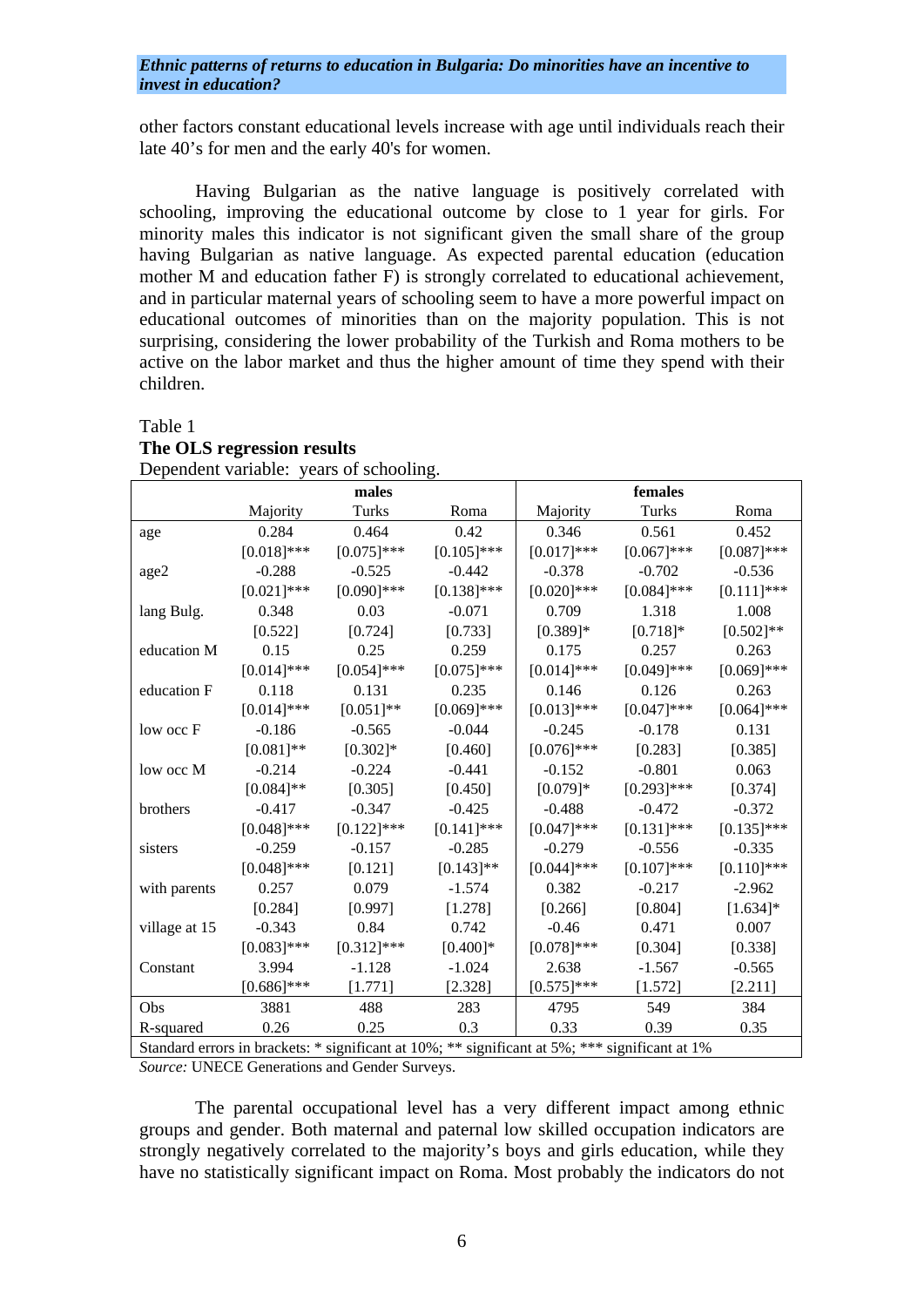provide valuable sources of variation for this group. Interestingly for Turks, paternal low skilled occupation is strongly negatively correlated to boys' outcomes while the same is true for maternal skills and girls' outcomes. This might reflect strong societal role models.

 The presence of brothers seems to be more detrimental to schooling than the presence of sisters and this is particularly true for girls, who most probably need to help their mothers in taking care of the male siblings. Living in a village has a negative impact for the majority population while it is positively correlated to the educational achievement of minorities. This might depend on the different conditions minorities experience in rural versus urban settings. Particularly important might be the availability of "special" schools, where most pupils come from minorities. Residential segregation is common in Bulgaria, with ethnically homogeneous schools accommodating 70 per cent of Roma pupils in the country (ERRC 2004). As a matter of fact, Roma children are more likely to be retrieved from schools where they clearly represent only a minority. Special schools seem to be much more common in rural areas where the Roma and Turks concentrate. However, special schools tend to have substandard facilities and curricula and in general provide education of inferior quality so that the advantage of receiving more schooling in the countryside is not obvious.[10](#page-8-0)

#### **III. Employment returns to education**

 In this section we analyze employment returns to education and their differential importance for the ethnic groups' labor market participation. We first show OLS regressions by groups and by gender of employment status on years of schooling, age, family characteristics, health status, the average (over the last 5 years) regional unemployment rates capturing the variation in provincial economic environment, and an indicator for those provinces where Roma presence is above the national average.<sup>[11](#page-8-1)</sup> A linear probability model is preferred for the simpler interpretation of coefficients, especially for the analysis of the differential employment returns of education.<sup>[12](#page-8-2)</sup> We estimate linear probability models of the following form separately for each group and gender:

 $E_i^* = \alpha_i + \beta S_i + \rho_E X_{E_i} + \varepsilon_i$ with

<span id="page-8-0"></span> $10$  Teachers are not trained to teach students who may be of a different culture, which contributes to prejudice and ill-informed views as to the capacity and willingness of minorities children to learn, leading to low academic expectations (ERRC 2004).

<span id="page-8-1"></span> $11$  Given the objectives of the study, age rather than the more commonly included potential experience (age minus years of education) is used. An alternative is to use potential experience and instrument it with age. Using age directly provides more precise estimates albeit of a different parameter.

<span id="page-8-2"></span> $12$  Linear probability models cannot be correctly specified if there are unbounded right-hand-side variables. On the other hand, when right-hand-side variables are dummies that cover mutually exclusive categories, the model is saturated, and linear probability models are correctly specified and are, in fact, equivalent to probit and logit models. The model in fact includes almost only dummies. Moreover, the unconditional probabilities are in the middle range. Marginal effects of probit estimates are virtually identical to the coefficient shown in tables 2 and 3 and are available from the authors. In table 3 we take account of endogenous schooling and health conditions using a simple 2SLS. While a biprobit estimation is more efficient, 2SLS imposes less restrictive assumptions on the error structure while being consistent (Altonji, Elder and Taber (2005), Angrist (2001)).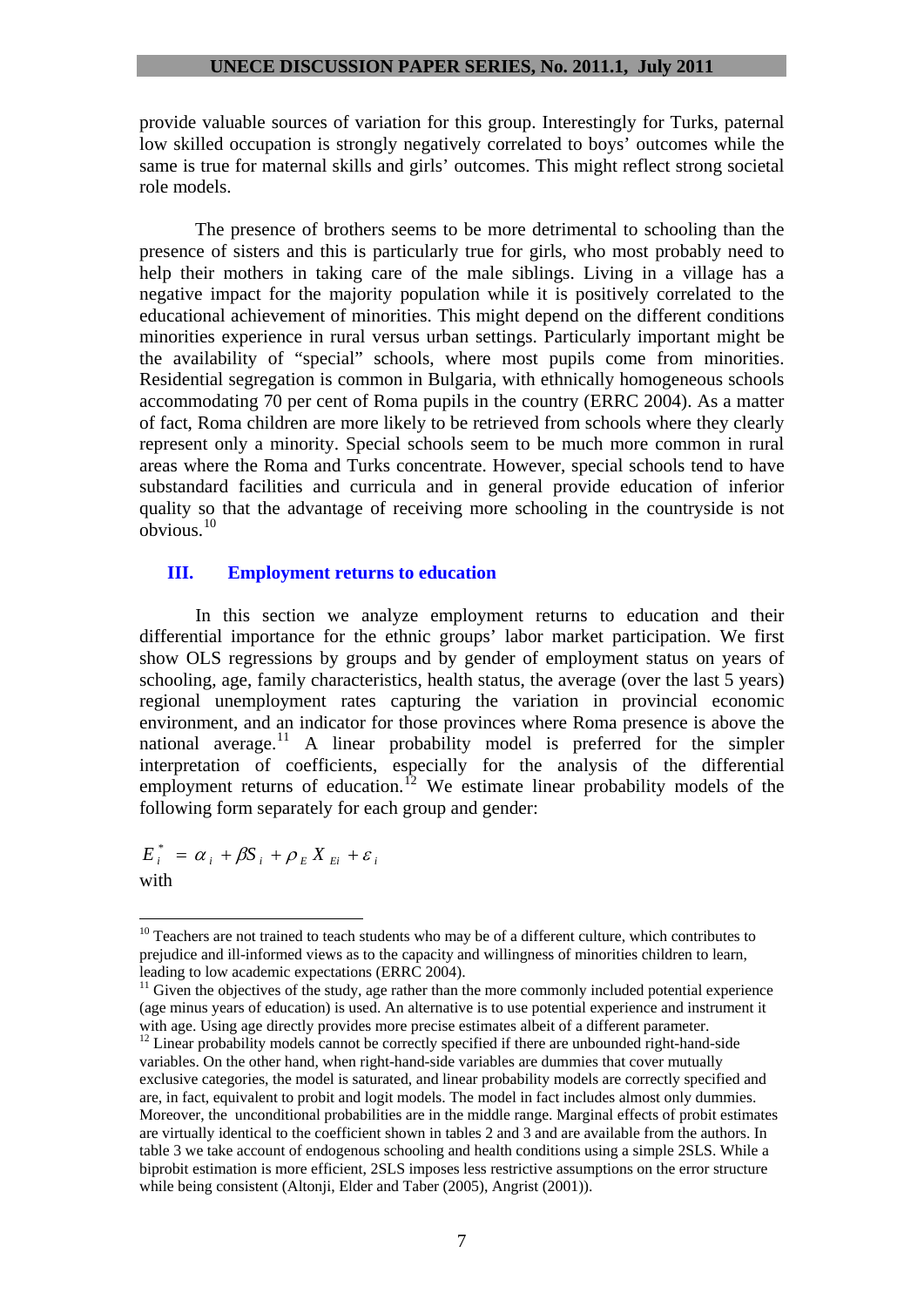# $E = 1$  *iff*  $E^* > 0$

where *E* is the observed employment status of individual *i*, equal to 1 if employed and 0 otherwise, and  $E^*$  is the latent variable representing the 'tendency' to be employed,  $\rho$  and  $\beta$  denote the OLS coefficients, *S* the years of schooling, and X are the explanatory variables.

# Table 2 **OLS regression results**  Dependent variable employment

|                                    |               | <b>Males</b>  |               |               | <b>Females</b> |               |
|------------------------------------|---------------|---------------|---------------|---------------|----------------|---------------|
|                                    | Majority      | Turks         | Roma          | Majority      | Turks          | Roma          |
| Yrs of schooling                   | 0.028         | 0.028         | 0.016         | 0.03          | 0.03           | 0.017         |
|                                    | $[0.003]$ *** | $[0.006]$ *** | $[0.007]**$   | $[0.002]$ *** | $[0.005]$ ***  | $[0.005]$ *** |
| age                                | 0.075         | 0.051         | 0.046         | 0.105         | 0.05           | 0.056         |
|                                    | $[0.004]$ *** | $[0.012]$ *** | $[0.016]$ *** | $[0.003]$ *** | $[0.010]$ ***  | $[0.010]$ *** |
| age2                               | $-0.097$      | $-0.064$      | $-0.062$      | $-0.131$      | $-0.059$       | $-0.063$      |
|                                    | $[0.004]$ *** | $[0.014]$ *** | $[0.021]$ *** | $[0.004]$ *** | $[0.013]***$   | $[0.013]***$  |
| Nr Children                        | $-0.006$      | $-0.046$      | $-0.009$      | $-0.015$      | $-0.01$        | $-0.034$      |
|                                    | [0.009]       | $[0.019]**$   | [0.020]       | $[0.007]**$   | [0.019]        | $[0.014]$ **  |
| Co-resident partner                | 0.116         | 0.131         | 0.038         | $-0.017$      | 0.019          | $-0.01$       |
|                                    | $[0.019]***$  | $[0.059]$ **  | [0.075]       | [0.014]       | [0.050]        | [0.052]       |
| Poor health                        | $-0.132$      | $-0.247$      | 0.006         | $-0.105$      | $-0.084$       | $-0.156$      |
|                                    | $[0.019]***$  | $[0.052]$ *** | [0.080]       | $[0.016]$ *** | [0.052]        | $[0.056]$ *** |
| Speak Bulgarian                    | 0.21          | 0.067         | 0.057         | $-0.047$      | $-0.004$       | 0.008         |
|                                    | $[0.110]$ *   | [0.068]       | [0.082]       | [0.104]       | [0.068]        | [0.049]       |
| rural                              | $-0.063$      | $-0.042$      | 0.044         | $-0.052$      | $-0.071$       | $-0.042$      |
|                                    | $[0.017]***$  | [0.042]       | [0.054]       | $[0.016]$ *** | $[0.041]$ *    | [0.040]       |
| Provincial Unempl                  | $-0.007$      | $-0.012$      | $-0.004$      | $-0.004$      | $-0.01$        | $-0.012$      |
|                                    | $[0.002]$ *** | $[0.005]$ **  | [0.007]       | $[0.002]$ *** | $[0.005]$ **   | $[0.005]$ **  |
| Roma concentration                 | 0.008         | 0.042         | $-0.126$      | 0.011         | 0.058          | $-0.054$      |
|                                    | [0.015]       | [0.053]       | $[0.068]*$    | [0.013]       | [0.052]        | [0.049]       |
| Constant                           | $-1.15$       | $-0.551$      | $-0.512$      | $-1.539$      | $-0.673$       | $-0.679$      |
|                                    | $[0.131]$ *** | $[0.215]$ **  | $[0.265]$ *   | $[0.120]$ *** | $[0.176]$ ***  | $[0.172]$ *** |
| Observations                       | 4118          | 511           | 295           | 5073          | 568            | 391           |
| R-squared                          | 0.24          | 0.18          | 0.1           | 0.29          | 0.14           | 0.17          |
| Robust standard errors in brackets |               |               |               |               |                |               |

\* significant at 10%; \*\* significant at 5%; \*\*\* significant at 1%

*Source:* UNECE Generations and Gender Surveys.

 For Roma males the ability of the model to explain their employment probability is quite poor with a R-squared of only 10 per cent; moreover, almost no variable is statistically significant with the exceptions of age and education. For women on the contrary the number of children in the household and the health status are able to increase the fit of the model partly explaining the low labor market participation. This is quite in line with results in papers performing similar exercises like O'Higgings (2010) or Kertesi and Kezdi (2010). Geographic differences are likely to play an important role in explaining minorities' employment. This is because minorities tend to live in rural areas and remote villages, which are characterized by higher unemployment. Adding a full set of provincial dummy variables indeed raises the ability of the model to explain the variation of employment probability for Roma males as captured by the R-squared (going up to 19 per cent), however when one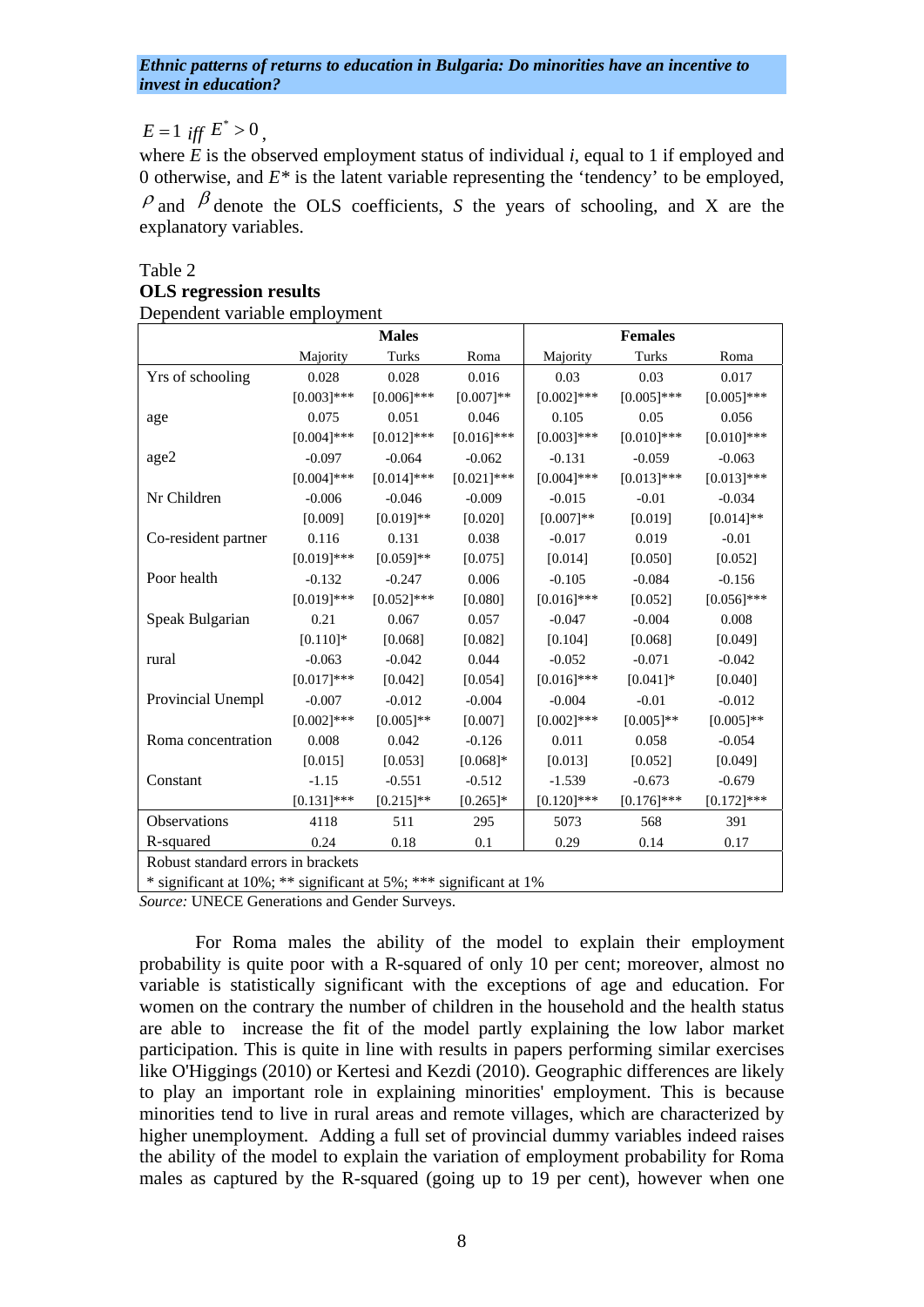accounts for the additional number of covariates used, the resulting R-squared (adjusted) is back to 9-10 per cent.

 Nevertheless, the results of this regression are interesting per se, especially for what regards the schooling coefficient. While returns to education are relatively similar for the majority population and Turkish minority, they are about one third to over 40 percent lower for Roma. One additional year of schooling raises the probability of being employed by about 3 per cent for the first two groups while for the Roma this increases chances to be employed by less than 2 per cent. Differences in returns between genders are minimal. Usually the employment returns are higher for females; in Bulgaria this is true only for the majority population and Turkish minority.

 The probability of employment rises with age although reaching a peak around 37 years for majority and Roma and around 40 years for Turkish men. The maximum talks longer to achieve for females ranging from 40 years for the majority to 44 years for Roma women. The number of children reduces the probability of employment more for women than men while the opposite is true for the presence of co-resident partners. Suffering from a disability or illness, as well as reporting poor health negatively influences the probability to be employed, except for Roma males. Speaking Bulgarian at home does not really have any significant effect on the employment chances especially for minorities. This can be due to the concentration of minorities in low skilled/manual occupations which do not require communication skills.<sup>[13](#page-10-0)</sup> Given the insignificance of the language variable it will not be included in the next estimates to keep the model parsimonious. Provincial unemployment rates also negatively influence the probability to be employed for all groups examined with the exception of Roma males. We use averages of the 2000-9 period to avoid problems of selection, with workers moving to booming regions. However, looking at the dates when the households moved into the current accommodation, it is clear that the majority of the population is not moving in response of crises and that internal migration is not common.<sup>[14](#page-10-1)</sup>

 Assuming homogeneous returns to education across degrees, i.e. averaging over the academic career the impact of each year of school on the probability of being employed, leads to a quite unrealistic result that one year spent in primary school would have the same return as one year at university. Differences in returns to employment across degrees might well be very important, especially for minorities that have a relatively low educational participation and usually complete only primary or secondary education. To describe such differences, we show in the following table the same labor supply regression including instead of total years of education dummies for last degree obtained: primary (8 years), secondary (12 years), and tertiary (16 or more). The reference category is no education.

<span id="page-10-0"></span><sup>&</sup>lt;sup>13</sup> ERRC (2006) reports that the jobs most Roma do are at the bottom end of the labor market; low-level menial jobs. However, only a very small number of Roma work in restaurant/hotel type work or in shops, which is surprising given that such occupations usually offer some unqualified opportunities for people at the lower end of the labor market. ERRC evidence suggests that Roma are excluded from employment involving contact with the public or with food.

<span id="page-10-1"></span> $14 \text{ Using } 2009$  provincial unemployment rates is not affecting the results significantly.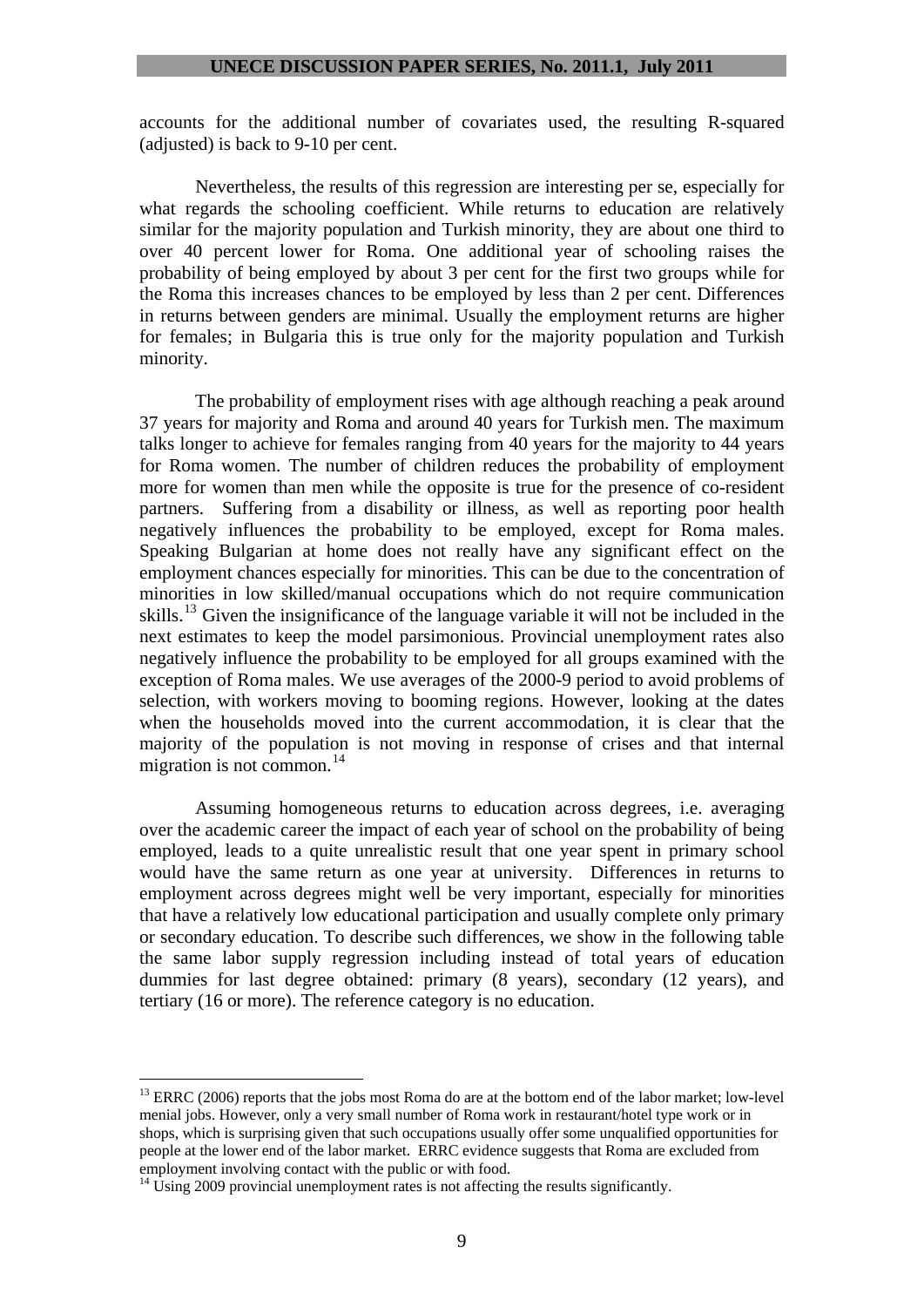#### Table 3 **OLS regression results**  Dependent variable employment

| реренение уатаріе спірго упісни    |                                                       | <b>Males</b>               |               |               | <b>Females</b> |               |
|------------------------------------|-------------------------------------------------------|----------------------------|---------------|---------------|----------------|---------------|
|                                    | Majority                                              | Turks                      | Roma          | Majority      | Turks          | Roma          |
| Primary                            | $-0.105$                                              | 0.172                      | 0.119         | 0.218         | 0.072          | 0.061         |
|                                    | [0.123]                                               | $[0.084]$ **               | $[0.061]$ *   | $[0.088]$ **  | [0.065]        | [0.042]       |
| Secondary                          | 0.078                                                 | 0.261                      | 0.203         | 0.365         | 0.259          | 0.212         |
|                                    | [0.123]                                               | $[0.087]***$               | $[0.106]$ *   | $[0.087]$ *** | $[0.076]$ ***  | $[0.083]$ **  |
| Tertiary                           | 0.15                                                  | 0.7                        |               | 0.478         | 0.538          |               |
|                                    | [0.123]                                               | $[0.092]$ ***              |               | $[0.087]$ *** | $[0.097]***$   |               |
| age                                | 0.074                                                 | 0.055                      | 0.047         | 0.104         | 0.055          | 0.059         |
|                                    | $[0.004]$ ***                                         | $[0.011]$ ***              | $[0.016]$ *** | $[0.003]***$  | $[0.010]$ ***  | $[0.010]$ *** |
| age2                               | $-0.095$                                              | $-0.069$                   | $-0.061$      | $-0.13$       | $-0.067$       | $-0.067$      |
|                                    | $[0.004]$ ***                                         | $[0.013]***$               | $[0.022]$ *** | $[0.004]$ *** | $[0.012]$ ***  | $[0.013]***$  |
| Nr Children                        | $-0.007$                                              | $-0.049$                   | $-0.012$      | $-0.015$      | $-0.014$       | $-0.037$      |
|                                    | [0.009]                                               | $[0.019]**$                | [0.020]       | $[0.008]**$   | [0.019]        | $[0.014]$ *** |
| Co-resid. partner                  | 0.116                                                 | 0.127                      | 0.035         | $-0.017$      | 0.023          | $-0.005$      |
|                                    | $[0.019]$ ***                                         | $[0.059]$ **               | [0.075]       | [0.014]       | [0.050]        | [0.053]       |
| Poor health                        | $-0.131$                                              | $-0.257$                   | $-0.016$      | $-0.105$      | $-0.085$       | $-0.16$       |
|                                    | $[0.019]$ ***                                         | $[0.052]$ ***              | [0.081]       | $[0.016]$ *** | $[0.051]$ *    | $[0.056]$ *** |
| rural                              | $-0.063$                                              | $-0.042$                   | 0.057         | $-0.05$       | $-0.048$       | $-0.04$       |
|                                    | $[0.016]$ ***                                         | [0.043]                    | [0.054]       | $[0.016]$ *** | [0.042]        | [0.040]       |
| Prov. Unempl                       | $-0.007$                                              | $-0.012$                   | $-0.005$      | $-0.004$      | $-0.009$       | $-0.013$      |
|                                    | $[0.002]$ ***                                         | $[0.005]**$                | [0.007]       | $[0.002]$ *** | $[0.005]*$     | $[0.005]$ *** |
| Roma concentr.                     | 0.006                                                 | 0.038                      | $-0.13$       | 0.011         | 0.048          | $-0.051$      |
|                                    | [0.015]                                               | [0.053]                    | $[0.068]*$    | [0.013]       | [0.053]        | [0.048]       |
| Constant                           | $-0.623$                                              | $-0.527$                   | $-0.503$      | $-1.551$      | $-0.641$       | $-0.676$      |
|                                    | $[0.141]$ ***                                         | $[0.218]**$                | $[0.270]$ *   | $[0.110]$ *** | $[0.174]$ ***  | $[0.173]$ *** |
| Observations                       | 4116                                                  | 511                        | 293           | 5068          | 568            | 390           |
| R-squared                          | 0.25                                                  | 0.18                       | 0.09          | 0.29          | 0.15           | 0.16          |
| Robust standard errors in brackets |                                                       |                            |               |               |                |               |
|                                    | $\sim$ $\sim$ 100/ $\sim$ $\sim$ $\sim$ $\sim$ $\sim$ | $\sim 1.500$ , $\sim 2.50$ | . C           |               |                |               |

\* significant at 10%; \*\* significant at 5%; \*\*\* significant at 1%

*Source:* UNECE Generations and Gender Surveys.

 From table 3 it is clear that for minorities, secondary education has an important positive impact on employment, raising the probability of being employed, in comparison to someone without education, by about 26 per cent for Turkish males and 20 per cent for Roma males. The marginal effect of primary education on the employment of the Roma may well reflect the substandard quality of their primary schooling. As a matter of fact, Roma children are often segregated into either Romaonly schools and classes or sent to special schools for children with developmental problems; both types of segregation have been shown to result in poor quality education and low performance on national tests (UNICEF 2010). The reasons which lead to this educational segregation are various and also include language barriers. However, Romani children often do not even have the chance to start at a regular/mainstream school. In Bulgaria the so-called Romani ghetto schools were established especially for Romani children and are located in or close to the segregated ghetto-like Romani neighborhoods. In addition to these, a number of schools, primarily schools located in villages, have become predominantly Romani or all-Romani due to demographic shifts in the past decade. Although the all-Romani ghetto schools follow standard curriculum, and are formally categorized as regular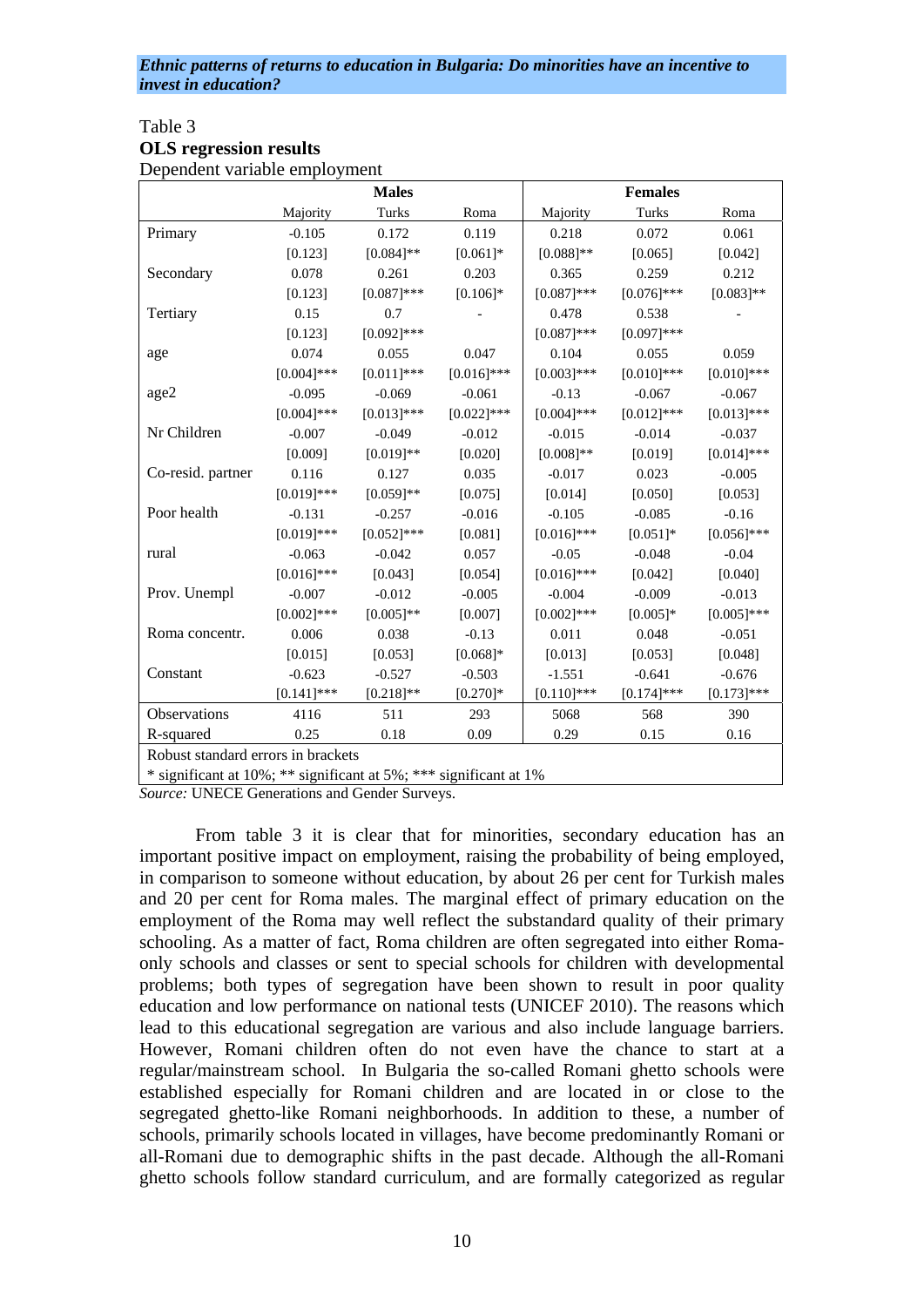schools, the material conditions and the quality of education in them are markedly inferior as compared to other mainstream schools attended primarily by non-Romani students (ERRC 2004). The inferior quality of education is likely to deter prospective employers from hiring Roma and thus could partly explain the insignificant return to primary education for minorities that are unable to access mainstream schooling.

 For males from the majority population none of the three education degrees seems to have a positive and significant impact on employment; this is due to the negligible share of population with no education chosen as a base for comparison and to their high labor market participation at all educational levels. For females from the majority population on the contrary, employment returns to education seem to be very high and rising with the degree achieved, reaching almost 48 per cent for the college educated women.

 We now look at the differential impact of education on employment for the different groups, interacting years of schooling with ethnic group. In doing this we take account of endogeneity of years of schooling and poor health conditions. Statistical endogeneity results from unobserved determinants of education that also influence employment. This typically occurs when education (and indeed all forms of human capital) is in part the result of constrained optimizing decisions made within the household. As such, the decision to attend school depends on market conditions and public services outside the household, as well as preferences and resource constraints within the household. To the extent that there exist unobservables that influence both education and the probability to be employed or the wage rate, the error terms will be correlated and OLS estimates of the coefficient on education will be biased by this correlation. Therefore, biased estimates of returns are unlikely to capture the effect of education on employment or earnings, an issue of significant concern to policymakers. The following analysis aims to correct for the estimation bias.

 Household level characteristics observed when the respondent was 15 years old are used as instruments for completed education. These include the variables analyzed in the determinants of education: an indicator of household location: if it was in a village, and some variables reflecting the household size and composition: the number of siblings and if the child was still living with the parents at 15. Both mother's and father's completed educational levels are used. These can influence child schooling in a variety of ways. First, they serve as a proxy for permanent income (especially paternal education). Second, they may reflect parental preferences. Third, they may affect the education production process. Parental occupations, which are highly correlated with these two, have also been considered and do not change the results substantively. They are excluded in order to keep the analysis parsimonious. We also use partner education, which we found highly correlated among partners. In fact, recent work (Weiss, 1999 and Chiappori et al, 2009 ) suggest that marriage is subject to assortative mating even for the majority population while Stewart (2009) reviews recent evidence supporting the idea that assortative matching is a common practice for ethnic minorities. The validity of the instruments proposed depend on whether spousal or parental education does affect employment and wage rates. Spousal education or parental background might influence husband's/son's education through nepotism or networks effects. However, parental and spouse background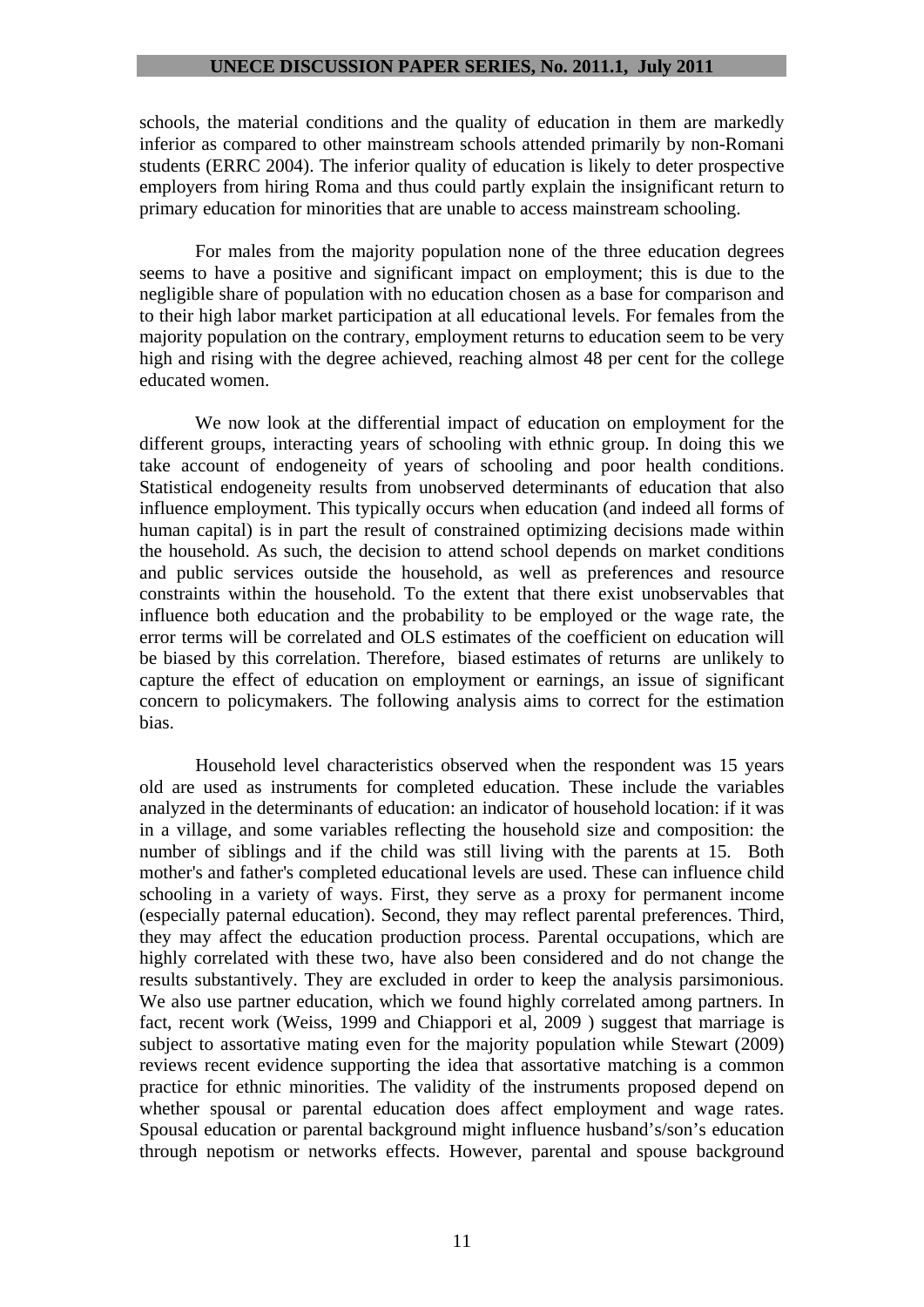information has been adopted as instruments elsewhere, and, more importantly, its validity is ultimately an empirical question.

 Investment in schooling is not the only form of human capital investment that individuals undertake. Health is arguably important in the decision to participate in the labor market and probably influences wages as well. Thus the omission of health may lead to biased estimates. To measure health we use an indicator which is equal to one in the presence of a disability or a long standing/chronic illness or if self reported health status is "very bad". As this indicator is only capturing severe health conditions it is arguably only influencing labor market participation decisions. As a consequence, we will control for it in the employment equation and we use it to control for selection in the wage equations.

 As with schooling decisions, investments in health and their subsequent outcomes will also be endogenous. This is particularly likely for short term measures like the self-reported current health status. While it is possible that current health influences labor market participation or wages, there may also be a feedback effect whereby current earnings affect consumption patterns, nutritional intakes, and health of workers. Instruments for the health measure include indicators of sanitation, and housing quality, the number of disabled household's members, and provincial level indicators of the number of physicians per population, number of hospitals and provincial number of deaths for cardiovascular reasons.[15](#page-13-0) Quality of housing and sanitation determine the hygienic conditions in which household members live influencing their health conditions.<sup>[16](#page-13-1)</sup> They are supposed to influence employment and wages only indirectly through health. We then add the number of disabled household members, excluding the respondent, because genetic predispositions could run in the family. In fact, in the case of ethnic minorities in Bulgaria, endogamous marriage seems to be the norm (Pamparov 2007). This could account for a relatively high genetic predisposition to disease (Luba et al, 2005).

The model we are going to estimate is the following:

$$
E_i^* = \alpha_i + \beta S_i + \rho_E X_{E_i} + \varepsilon_i
$$
  
\n
$$
S_i = \delta_i + \rho_S X_{Si} + \upsilon_i
$$
  
\nwith

 $E = 1$  *iff*  $E^* > 0$ .

 $\overline{a}$ 

where the first line is the labor equation analyzed earlier. Common to both equations the set of covariates  $X_E$  includes age and age squared, number of children, an indicator showing whether a co-resident partner is available, the average unemployment rate in the district, an indicator individuating districts with a high proportion of Roma population, and ethnic dummies.  $X_s$  includes  $X_E$  and the instruments described above, measured when the individual was 15: an indicator

<span id="page-13-0"></span><sup>&</sup>lt;sup>15</sup> Cardiovascular diseases are the leading cause of death for working age population in Bulgaria (data from Bulgarian National Statistical Institute).

<span id="page-13-1"></span><sup>&</sup>lt;sup>16</sup> A significant factor contributing to bad health and a high early mortality rate is poor living conditions. According to the Bulgarian National Statistical Institute, almost half of the Roma population lacked potable water in their homes in 2001, and one fifth of Roma people live in homes where they have less than 4 sq. m. per capita. Lack of proper hygiene and overpopulation are the cause of infectious disease and epidemics (Fundación Secretariado Gitano (2009)).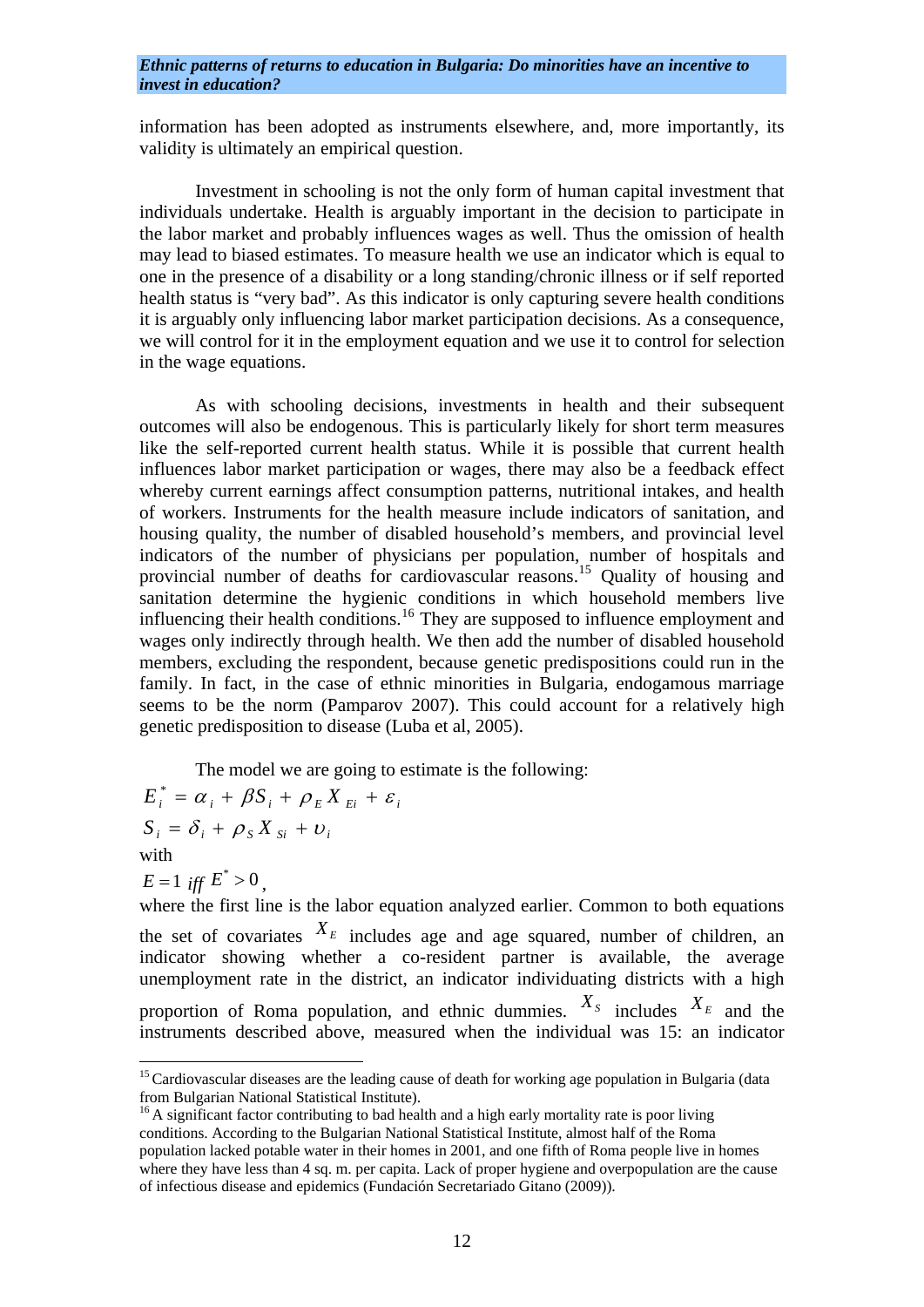showing whether the household was in a village, and some variables reflecting the household size and composition: the number of siblings and if the child was still living with the parents, and parental and partner's educational level.<sup>[17](#page-14-0)</sup>

#### Table 4 **OLS and 2SLS regression results**  Dependent variable employment

|                               |               |               | <b>OLS</b>    |                  | 2SLS          |               |               |               |
|-------------------------------|---------------|---------------|---------------|------------------|---------------|---------------|---------------|---------------|
|                               | males         | females       | males         | females          | males         | females       | males         | females       |
| Schooling                     | 0.031         | 0.032         | 0.03          | 0.031            | 0.04          | 0.03          | 0.044         | 0.027         |
|                               | $[0.003]$ *** | $[0.002]$ *** | $[0.003]$ *** | $[0.002]$ ***    | $[0.006]$ *** | $[0.005]$ *** | $[0.006]$ *** | $[0.005]$ *** |
| T*school                      | $-0.001$      | $-0.01$       | $-0.002$      | $-0.01$          | 0.013         | $-0.009$      | 0.006         | $-0.011$      |
|                               | [0.006]       | $[0.005]*$    | [0.006]       | $[0.005]*$       | [0.012]       | [0.009]       | [0.012]       | [0.009]       |
| R*school                      | $-0.016$      | $-0.017$      | $-0.016$      | $-0.017$         | $-0.028$      | $-0.015$      | $-0.033$      | $-0.017$      |
|                               | $[0.007]**$   | $[0.006]$ *** | $[0.007]**$   | $[0.006]$ ***    | $[0.013]**$   | [0.010]       | $[0.013]**$   | [0.010]       |
| Health                        |               |               | $-0.133$      | $-0.105$         |               |               | $-0.18$       | $-0.203$      |
|                               |               |               | $[0.016]$ *** | $[0.014]$ ***    |               |               | $[0.096]$ *   | $[0.092]$ **  |
| Turk                          | $-0.06$       | 0.041         | $-0.051$      | 0.041            | $-0.176$      | 0.029         | $-0.088$      | 0.04          |
|                               | [0.066]       | [0.055]       | [0.065]       | [0.055]          | [0.130]       | [0.094]       | [0.131]       | [0.093]       |
| Roma                          | $-0.07$       | 0.004         | $-0.066$      | $\boldsymbol{0}$ | 0.064         | $-0.02$       | 0.135         | $-0.023$      |
|                               | [0.062]       | [0.049]       | [0.062]       | [0.049]          | [0.114]       | [0.085]       | [0.113]       | [0.085]       |
| age                           | 0.073         | 0.099         | 0.072         | 0.099            | 0.069         | 0.1           | 0.067         | 0.099         |
|                               | $[0.003]***$  | $[0.003]***$  | $[0.003]***$  | $[0.003]$ ***    | $[0.004]$ *** | $[0.004]$ *** | $[0.004]$ *** | $[0.004]$ *** |
| age2                          | $-0.095$      | $-0.125$      | $-0.092$      | $-0.122$         | $-0.091$      | $-0.126$      | $-0.086$      | $-0.122$      |
|                               | $[0.004]$ *** | $[0.004]$ *** | $[0.004]$ *** | $[0.004]$ ***    | $[0.004]$ *** | $[0.004]$ *** | $[0.005]$ *** | $[0.004]$ *** |
| children                      | $-0.017$      | $-0.021$      | $-0.018$      | $-0.021$         | $-0.013$      | $-0.022$      | $-0.014$      | $-0.022$      |
|                               | $[0.008]**$   | $[0.006]$ *** | $[0.008]**$   | $[0.006]$ ***    | $[0.008]*$    | $[0.007]***$  | $[0.008]*$    | $[0.007]$ *** |
| partner                       | 0.124         | $-0.007$      | 0.12          | $-0.011$         | 0.119         | $-0.006$      | 0.113         | $-0.015$      |
|                               | $[0.017]***$  | [0.014]       | $[0.017]***$  | [0.014]          | $[0.017]***$  | [0.014]       | $[0.017]$ *** | [0.014]       |
| rural                         | $-0.049$      | $-0.055$      | $-0.048$      | $-0.054$         | $-0.037$      | $-0.059$      | $-0.03$       | $-0.056$      |
|                               | $[0.014]$ *** | $[0.014]$ *** | $[0.014]$ *** | $[0.013]***$     | $[0.016]$ **  | $[0.015]$ *** | $[0.016]*$    | $[0.015]$ *** |
| Unempl                        | $-0.007$      | $-0.006$      | $-0.007$      | $-0.006$         | $-0.007$      | $-0.006$      | $-0.007$      | $-0.006$      |
|                               | $[0.002]$ *** | $[0.001]***$  | $[0.002]$ *** | $[0.001]$ ***    | $[0.002]$ *** | $[0.001]$ *** | $[0.002]$ *** | $[0.001]***$  |
| H Roma                        | 0.002         | 0.012         | 0.001         | 0.011            | 0.004         | 0.012         | 0.004         | $0.01\,$      |
|                               | [0.014]       | [0.013]       | [0.014]       | [0.013]          | [0.014]       | [0.013]       | [0.014]       | [0.013]       |
| Constant                      | $-0.923$      | $-1.497$      | $-0.887$      | $-1.475$         | $-0.992$      | $-1.479$      | $-0.989$      | $-1.44$       |
|                               | $[0.068]$ *** | $[0.060]$ *** | $[0.067]$ *** | $[0.059]$ ***    | $[0.083]$ *** | $[0.069]$ *** | $[0.084]$ *** | $[0.073]***$  |
| Obs                           | 4924          | 6032          | 4924          | 6032             | 4924          | 6032          | 4922          | 6028          |
| R-squared                     | 0.24          | 0.29          | 0.25          | 0.3              | 0.23          | 0.29          | 0.044         | 0.027         |
| <b>First stage statistics</b> |               |               |               |                  | Partial R2    | Partial R2    | Partial R2    | Partial R2    |
| Schooling                     |               |               |               |                  | 0.2237        | 0.2586        | 0.2391        | 0.2735        |
| T*school                      |               |               |               |                  | 0.2518        | 0.3595        | 0.2566        | 0.3625        |
| R*school                      |               |               |               |                  | 0.3213        | 0.3532        | 0.3219        | 0.3563        |
| Health                        |               |               |               |                  |               |               | 0.0316        | 0.033         |
|                               |               |               |               |                  | F(12, 4898)   | F(12,6008)    | F(12, 4889)   | F(12, 5997)   |
| Schooling                     |               |               |               |                  | 117.58        | 174.62        | 80.85         | 118.81        |
| T*school                      |               |               |               |                  | 137.35        | 281.07        | 88.83         | 179.47        |
| R*school                      |               |               |               |                  | 193.21        | 273.38        | 122.12        | 174.72        |
| Health                        |               |               |               |                  |               |               | 8.39          | 10.76         |

*Source:* UNECE Generations and Gender Surveys.

<span id="page-14-0"></span> $17$  Estimates of E which include the health status involve the estimation of a third equation for health. Instruments for the health status are explained in the text.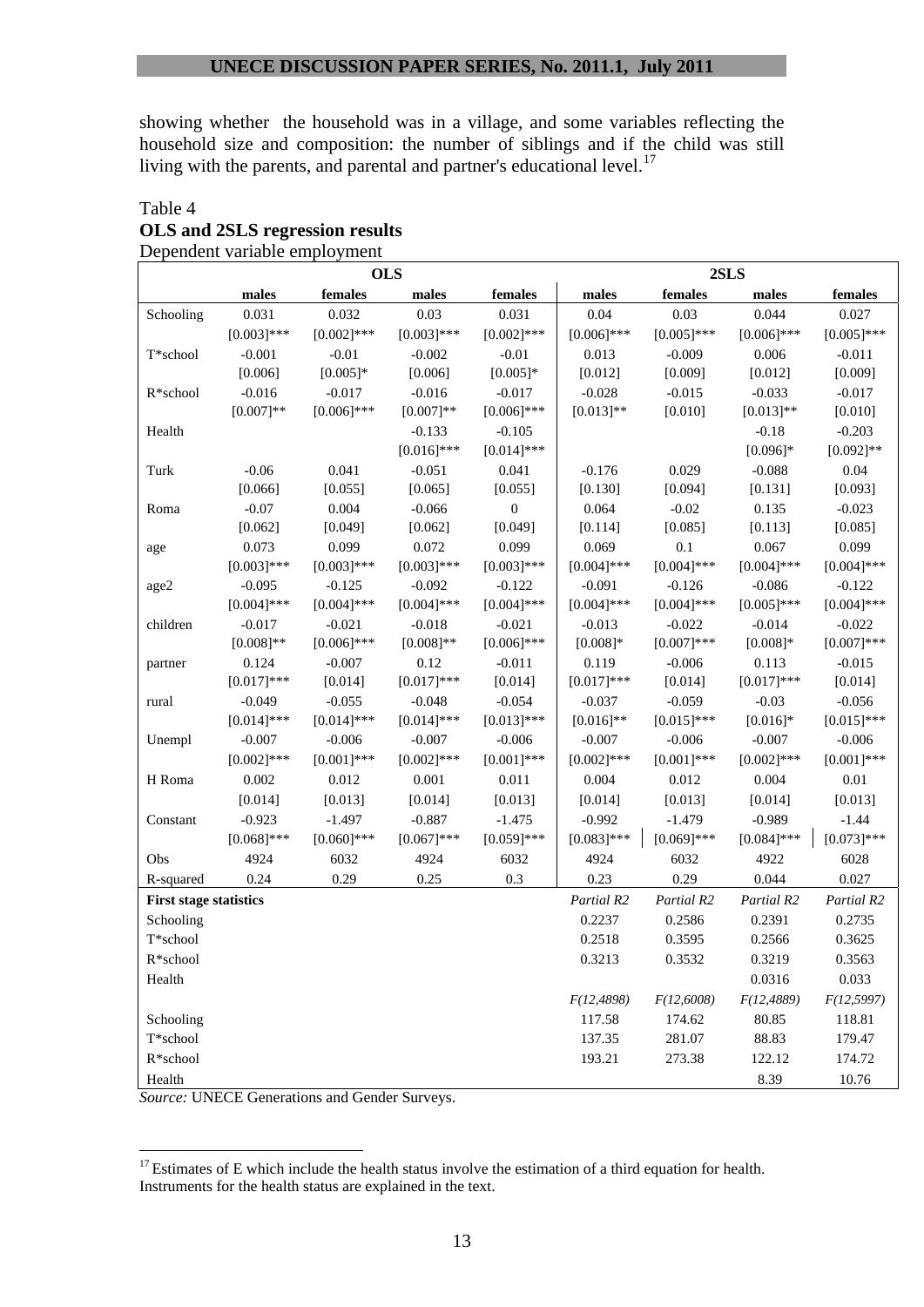In table 4 it is evident that the difference in returns to years of schooling we found in the previous regressions is statistically significant for Roma. There are no statistically significant differences in educational returns for the Turkish minority. In OLS when the health indicator is added, coefficients on schooling decrease, suggesting that they are correlated with health conditions. Once we instrument education point estimates of schooling returns increase for the male majority population while the difference with the Roma minority widens. This is in line with the argument of Card (1999) and others that OLS estimates are biased downwards because individuals with high discount rates choose low levels of schooling, which have a higher marginal rate of return.

 On the contrary for females 2SLS education coefficients decrease making the difference among ethnic groups less statistically significant. This would be more consistent with the omitted variable bias, namely ability. The coefficient for Roma females is relatively high and goes in the right direction but it is imprecisely estimated, with standard errors quite big. The coefficient on health increases in the 2SLS estimates. This can be due to weak instruments, and it is confirmed by low first stage statistics (both the partial R-squared and the F-test) for the health indicator.

# *Employment gap decomposition*

 We take a look at the relative importance of education and individual characteristics to explain employment gaps. We decompose employment gaps using the Blinder and Oaxaca methodology. The next table shows the results of this decomposition using the model estimated above and controlling for schooling endogeneity. In this case we run 2SLS regressions separately for each group and gender to decompose the gap between Turkish and Roma minorities and the majority population of the same gender.

 The first row of the table reports the raw employment gap of the minorities' groups with respect to the majority population. The first set of variables and coefficients listed under the heading "Explained" measures the difference that is due to the different characteristics of the minority group with respect to the majority population (i.e. less education, younger, etc.). It is also called "endowment term." That means that if the regression coefficients in the minorities' samples were the same as the majority coefficients, the employment rate differentials would be equal to the figure shown in the row "total explained".

 The unexplained part reflects differences in coefficients and is usually attributed to discrimination, and other unobserved differences for example in education quality, other skills and/or preferences. The most important element in the endowment term is due to differences to education. It accounts for more than 75 and 65 per cent of the employment gap for Turkish and Roma males respectively, and for almost 50 per cent for females. This is surprising considering that no indicator for education quality is used; presumably having that information would allow explaining even a bigger proportion of the employment gap. Age differences work slightly in favor of minorities, as they are younger. The presence of children negatively influences more females than males. Working in a rural environment or in an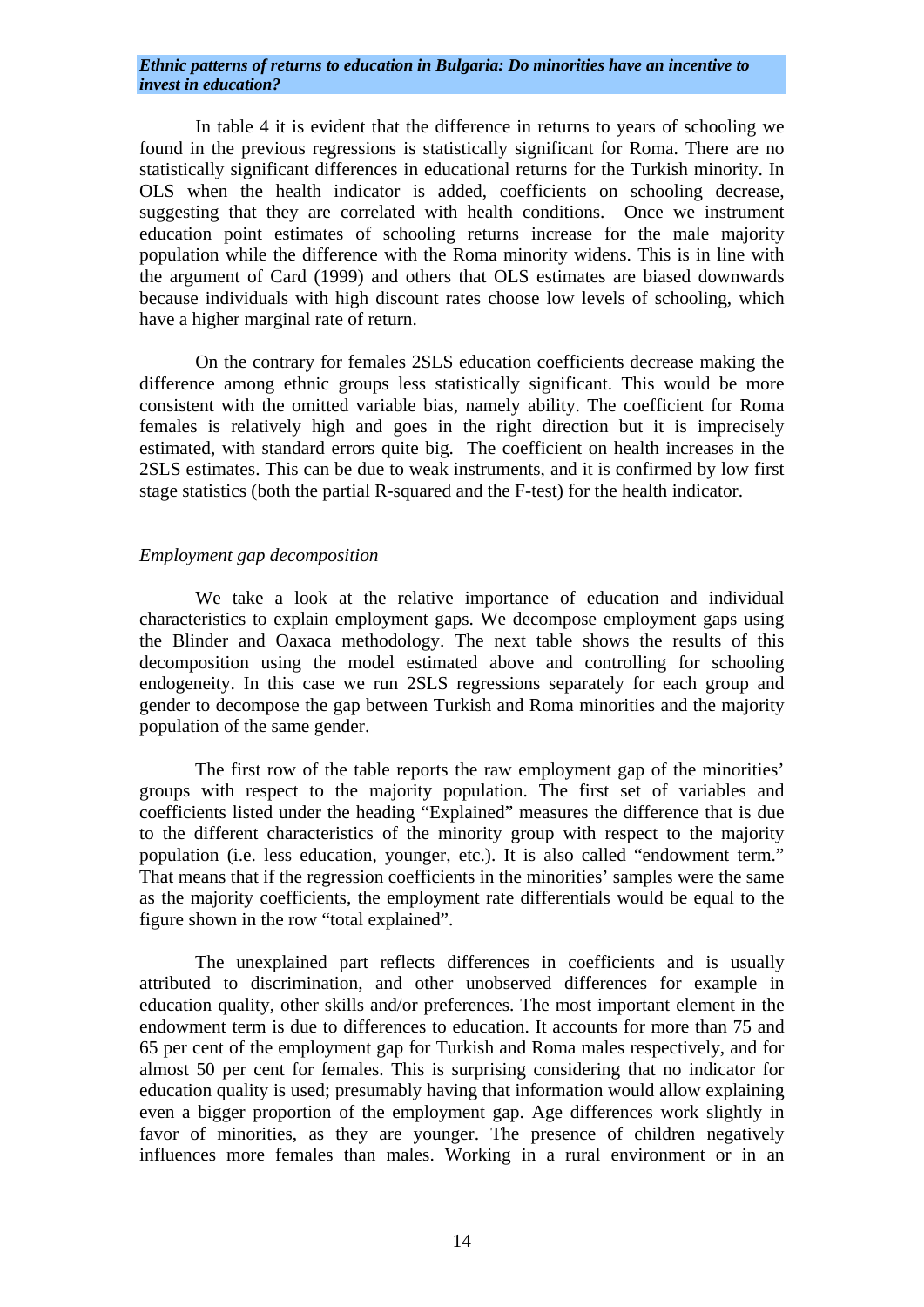economically depressed province also contributes to the gap.<sup>[18](#page-16-0)</sup> It is evident that the unexplained gap is wider for Roma than for Turkish males, pointing to the possibility that Roma are more discriminated or more excluded. In the case of females, levels of discrimination are similar across ethnic groups.

| The Blinder-Oaxaca decomposition of employment gaps |        |        |        |         |  |  |  |  |  |
|-----------------------------------------------------|--------|--------|--------|---------|--|--|--|--|--|
|                                                     |        | males  |        | females |  |  |  |  |  |
|                                                     | Turks  | Roma   | Turks  | Roma    |  |  |  |  |  |
| employment gap                                      | 16.7   | 36.0   | 21.6   | 39.0    |  |  |  |  |  |
| <b>Explained</b>                                    |        |        |        |         |  |  |  |  |  |
| schooling                                           | 12.5   | 23.7   | 10.4   | 18.8    |  |  |  |  |  |
| health conditions                                   | 0.4    | 0.2    | 0.2    | $-0.5$  |  |  |  |  |  |
| age                                                 | $-2.2$ | $-2.5$ | $-1.2$ | 1.5     |  |  |  |  |  |
| Nr of children                                      | 0.2    | 0.4    | 0.9    | 1.5     |  |  |  |  |  |
| Co-resid. partner                                   | $-1.4$ | $-1.6$ | 0.1    | 0.2     |  |  |  |  |  |
| rural                                               | 1.8    | 1.5    | 2.2    | 2.0     |  |  |  |  |  |
| Unempl rate                                         | 1.3    | 1.4    | 1.0    | 0.8     |  |  |  |  |  |
| High Roma                                           | $-0.0$ | $-0.3$ | $-0.0$ | -0.3    |  |  |  |  |  |
| <b>Total explained</b><br>percentage                | 12.6   | 22.9   | 13.5   | 24.0    |  |  |  |  |  |
| explained                                           | 75.3   | 63.5   | 62.6   | 61.4    |  |  |  |  |  |
| <b>Total unexplained</b>                            | 4.1    | 13.1   | 8.1    | 15.1    |  |  |  |  |  |

| Table 5                                             |  |
|-----------------------------------------------------|--|
| The Rlinder-Ogyaca decomposition of employment gaps |  |

*Source:* UNECE Generations and Gender Surveys.

 $\overline{a}$ 

# **IV. Earnings returns to education**

 In this sub-section we examine the earnings returns to education. Table 6 shows OLS regression estimates of log earnings on a series of variables influencing income: years of schooling, age, indicators for being self employed, working parttime, and in a public company, rural and high Roma province indicators, and the average provincial unemployment rate.

 For males from both minorities returns to education are about 30 to more than 50 per cent lower, while minorities' females do not seem to have any significant return to education at all. Being self employed implies higher earnings for most groups, while working part time clearly reduces income. Majority population workers earn a lower salary in the countryside; on the contrary, minority workers achieve higher earnings in the countryside. This could suggest that in general earnings are lower in rural areas irrespective from the ethnic group.

 The economic cycle negatively influences earnings of almost all groups with the exception of male Roma. Provinces with a high concentration of Roma also seem to be characterized by lower wages, at least for majority workers.

<span id="page-16-0"></span><sup>&</sup>lt;sup>18</sup> Inserting a whole set of provincial dummies significantly increases the percentage of gap explained for Roma males to 67.2 per cent, slightly reduces it for Turkish males (73.3) and females (56.5) and leaves it roughly unchanged for Roma females. This indicates that geographic differences are an important factor to understand Roma males' employment gap.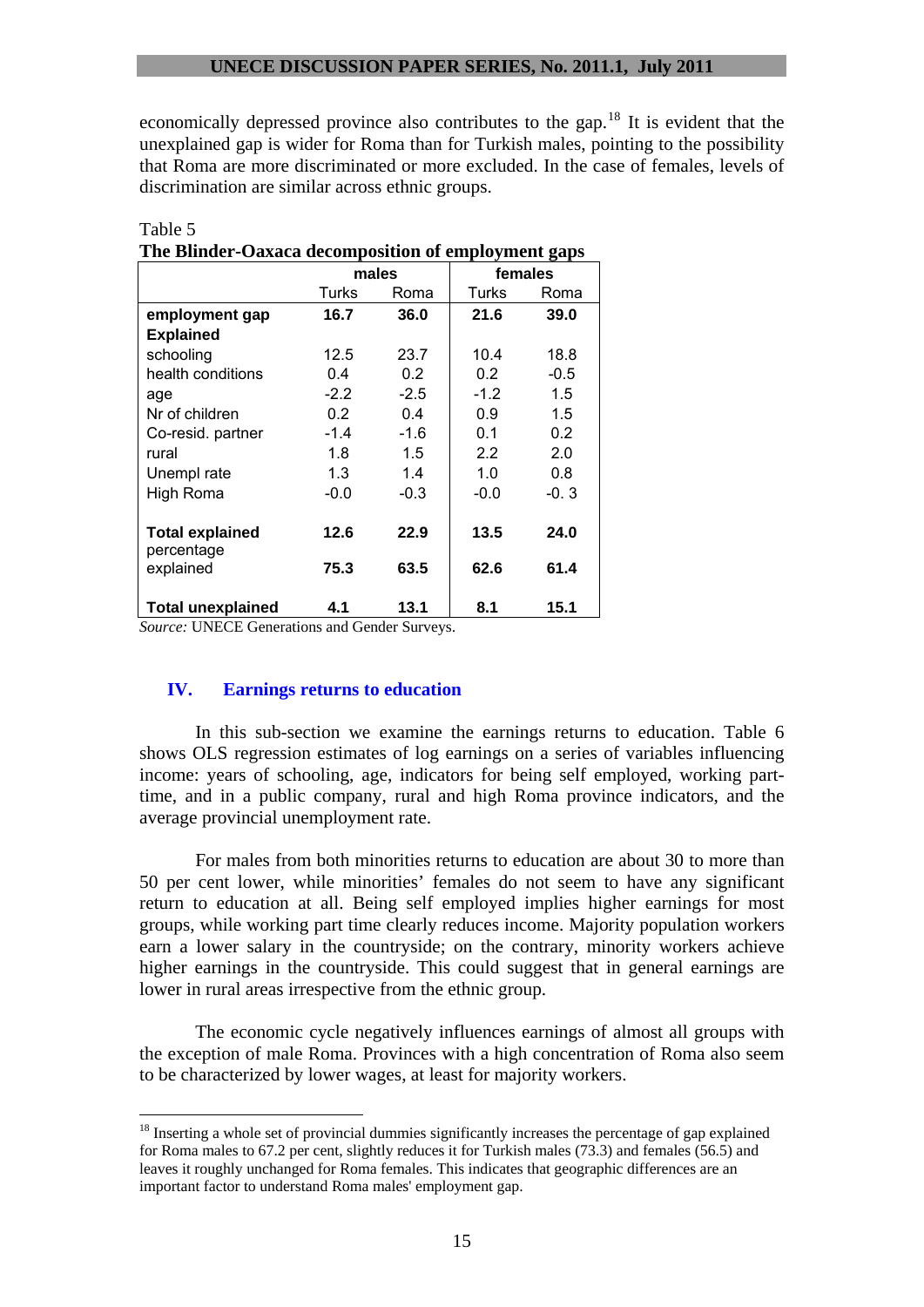| Table 6                         |  |
|---------------------------------|--|
| <b>OLS</b> regression results   |  |
| Dependent variable log earnings |  |

|            | where $\sim$                       | <b>Males</b>  |               |               | <b>Females</b> |               |
|------------|------------------------------------|---------------|---------------|---------------|----------------|---------------|
|            | Majority                           | Turks         | Roma          | Majority      | Turks          | Roma          |
| Yrs school | 0.067                              | 0.046         | 0.032         | 0.066         | 0.012          | 0.017         |
|            | $[0.006]$ ***                      | $[0.015]$ *** | $[0.015]$ **  | $[0.004]$ *** | [0.013]        | [0.014]       |
| age        | 0.038                              | 0.01          | 0.032         | 0.027         | 0.033          | 0.013         |
|            | $[0.007]***$                       | [0.025]       | [0.026]       | $[0.006]$ *** | [0.047]        | [0.026]       |
| age2       | $-0.049$                           | $-0.011$      | $-0.062$      | $-0.031$      | $-0.045$       | $-0.028$      |
|            | $[0.009]***$                       | [0.031]       | $[0.036]*$    | $[0.008]$ *** | [0.069]        | [0.035]       |
| Self-empl. | 0.247                              | 0.494         | 0.49          | 0.164         | 0.974          | $\theta$      |
|            | $[0.043]$ ***                      | $[0.185]$ *** | [0.420]       | $[0.038]$ *** | $[0.255]$ ***  | [0.150]       |
| Part-time  | $-0.224$                           | $-0.226$      | $-0.451$      | $-0.331$      | $-0.201$       | $-0.243$      |
|            | $[0.049]$ ***                      | [0.189]       | $[0.177]$ **  | $[0.053]$ *** | [0.174]        | $[0.086]$ *** |
| public     | 0.099                              | $-0.131$      | 0.071         | $-0.015$      | 0.083          | $-0.088$      |
|            | $[0.027]***$                       | [0.106]       | [0.117]       | [0.020]       | [0.083]        | [0.089]       |
| rural      | $-0.179$                           | 0.194         | 0.228         | $-0.099$      | 0.005          | $-0.029$      |
|            | $[0.028]$ ***                      | $[0.095]$ **  | $[0.115]*$    | $[0.026]$ *** | [0.085]        | [0.081]       |
| Unempl     | $-0.023$                           | $-0.04$       | $-0.017$      | $-0.019$      | $-0.036$       | $-0.027$      |
|            | $[0.004]$ ***                      | $[0.013]***$  | [0.011]       | $[0.003]$ *** | $[0.010]$ ***  | $[0.010]$ *** |
| High Roma  | $-0.067$                           | 0.028         | $-0.046$      | $-0.081$      | 0.161          | 0.156         |
|            | $[0.025]$ ***                      | [0.148]       | [0.130]       | $[0.019]***$  | [0.125]        | [0.104]       |
| Constant   | 3.502                              | 4.129         | 3.775         | 3.399         | 3.914          | 4.203         |
|            | $[0.144]$ ***                      | $[0.486]$ *** | $[0.463]$ *** | $[0.129]$ *** | $[0.731]$ ***  | $[0.452]$ *** |
| Obs        | 2336                               | 271           | 104           | 2795          | 216            | 93            |
| R-squared  | 0.18                               | 0.15          | 0.22          | 0.2           | 0.24           | 0.24          |
|            | Robust standard errors in brackets |               |               |               |                |               |

\* significant at 10%; \*\* significant at 5%; \*\*\* significant at 1%

*Source:* UNECE Generations and Gender Surveys.

 Again we analyze differentials in returns to education. Like in the previous analysis schooling is considered endogenous. Moreover, as usual in earnings equations it is necessary to correct for selection bias and this is particularly important in this context because of minorities' low employment rates. The selection bias arises from the fact that for unemployed individuals there is no information on earnings, and thus the corresponding observations cannot be used when estimating the earnings equation. As a consequence the analysis is limited to a non-random sample constituted only by those who report positive earnings. As it is likely that those factors that influence the employment probability also influence the earnings equation, we estimate the probability of being employed on the whole sample and correct the earnings equation contemporaneously. We control for selection bias using as exclusion restrictions the number of children, married status and health status. While the first two variables might influence labor market participation decisions especially of women, the last one is a good instrument for both genders.

 In table 7 we report in the following order separately for males and females: OLS results, then results controlling only for the selection bias, 2SLS controlling for the endogeneity of schooling and then results controlling both for the schooling endogeneity and selection bias.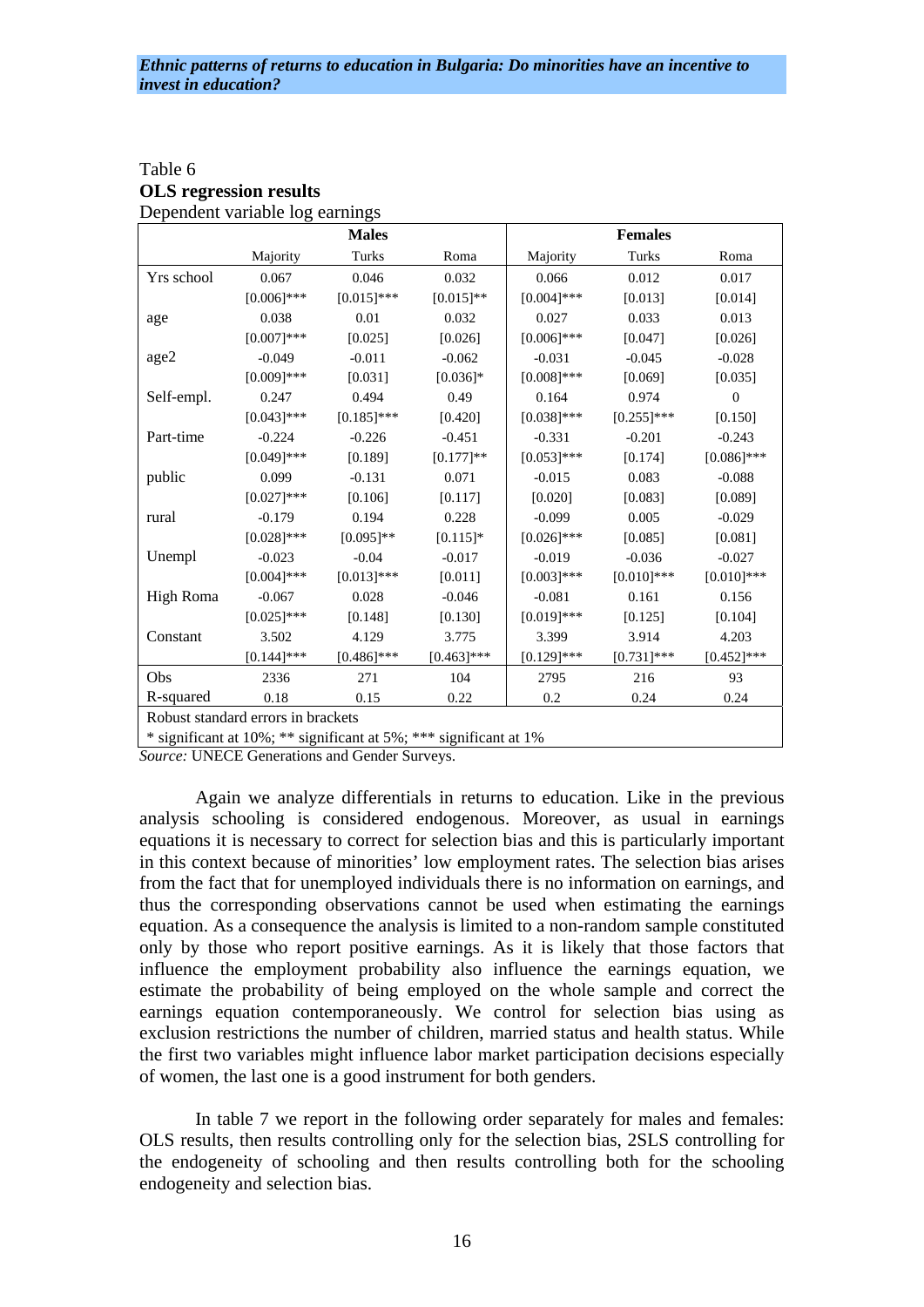| ULD, ZDLD                     |               | and Linit regression results<br><b>OLS</b> |               | 2SLS selection |                  | 2SLS schooling |               | <b>LIML</b>   |  |
|-------------------------------|---------------|--------------------------------------------|---------------|----------------|------------------|----------------|---------------|---------------|--|
|                               | males         | fem.                                       | males         | fem.           | males            | fem.           | males         | fem.          |  |
|                               | 0.072         | 0.067                                      | 0.068         | 0.065          | 0.123            | 0.109          | 0.128         | 0.107         |  |
| Schooling                     | $[0.006]$ *** | $[0.004]$ ***                              | $[0.006]$ *** | $[0.004]$ ***  | $[0.013]***$     | $[0.010]$ ***  | $[0.013]$ *** | $[0.009]$ *** |  |
| T*school                      | $-0.042$      | $-0.058$                                   | $-0.052$      | $-0.066$       | 0.006            | $-0.089$       | $-0.046$      | $-0.097$      |  |
|                               | $[0.019]**$   | $[0.015]$ ***                              | $[0.014]$ *** | $[0.011]$ ***  | [0.030]          | $[0.021]$ ***  | $[0.026]*$    | $[0.017]***$  |  |
| R*school                      | $-0.049$      | $-0.048$                                   | $-0.052$      | $-0.054$       | $-0.068$         | $-0.076$       | $-0.088$      | $-0.084$      |  |
|                               | $[0.014]$ *** | $[0.012]$ ***                              | $[0.018]***$  | $[0.015]***$   | $[0.032]$ **     | $[0.026]$ ***  | $[0.033]$ *** | $[0.023]***$  |  |
| Turk                          | 0.476         | 0.702                                      | 0.575         | 0.818          | 0.067            | 1.141          | 0.665         | 1.258         |  |
|                               | $[0.208]**$   | $[0.190]$ ***                              | $[0.154]$ *** | $[0.126]$ ***  |                  |                | $[0.283]**$   | $[0.188]$ *** |  |
|                               | 0.307         | 0.365                                      |               |                | [0.331]<br>0.707 | $[0.241]$ ***  | 1.01          | 0.99          |  |
| Roma                          |               |                                            | 0.449         | 0.508          |                  | 0.836          |               |               |  |
|                               | $[0.127]$ **  | $[0.122]$ ***                              | $[0.161]$ *** | $[0.131]$ ***  | $[0.282]$ **     | $[0.229]$ ***  | $[0.286]$ *** | $[0.188]$ *** |  |
| age                           | 0.031         | 0.027                                      | $-0.002$      | $-0.003$       | 0.023            | 0.022          | $-0.015$      | $-0.015$      |  |
|                               | $[0.007]***$  | $[0.006]$ ***                              | [0.008]       | [0.008]        | $[0.007]$ ***    | $[0.006]$ ***  | $[0.008]*$    | $[0.008]*$    |  |
| age2                          | $-0.041$      | $-0.032$                                   | 0.002         | 0.006          | $-0.031$         | $-0.024$       | 0.017         | 0.022         |  |
|                               | $[0.008]$ *** | $[0.008]$ ***                              | [0.010]       | [0.010]        | $[0.009]$ ***    | $[0.008]$ ***  | $[0.010]*$    | $[0.010]**$   |  |
| Self-empl                     | 0.28          | 0.233                                      | 0.276         | 0.215          | 0.263            | 0.208          | 0.244         | 0.186         |  |
|                               | $[0.045]$ *** | $[0.041]$ ***                              | $[0.040]$ *** | $[0.031]***$   | $[0.039]$ ***    | $[0.031]***$   | $[0.041]$ *** | $[0.032]$ *** |  |
| Part time                     | $-0.223$      | $-0.284$                                   | $-0.342$      | $-0.365$       | $-0.187$         | $-0.261$       | $-0.315$      | $-0.361$      |  |
|                               | $[0.050]$ *** | $[0.050]$ ***                              | $[0.049]$ *** | $[0.040]$ ***  | $[0.046]$ ***    | $[0.037]$ ***  | $[0.050]$ *** | $[0.040]$ *** |  |
| public                        | 0.078         | $-0.013$                                   | $-0.073$      | $-0.117$       | 0.032            | $-0.068$       | $-0.13$       | $-0.186$      |  |
|                               | $[0.026]$ *** | [0.019]                                    | $[0.034]$ **  | $[0.028]$ ***  | [0.031]          | $[0.024]$ ***  | $[0.036]$ *** | $[0.031]***$  |  |
| rural                         | $-0.105$      | $-0.075$                                   | $-0.099$      | $-0.048$       | $-0.032$         | $-0.015$       | $-0.024$      | 0.014         |  |
|                               | $[0.027]$ *** | $[0.024]$ ***                              | $[0.029]$ *** | $[0.024]$ **   | [0.031]          | [0.027]        | [0.033]       | [0.027]       |  |
| unempl                        | $-0.025$      | $-0.021$                                   | $-0.022$      | $-0.018$       | $-0.026$         | $-0.02$        | $-0.022$      | $-0.017$      |  |
|                               | $[0.003]***$  | $[0.003]***$                               | $[0.003]***$  | $[0.002]$ ***  | $[0.003]***$     | $[0.002]$ ***  | $[0.003]***$  | $[0.002]$ *** |  |
| H Roma                        | $-0.068$      | $-0.063$                                   | $-0.087$      | $-0.077$       | $-0.054$         | $-0.063$       | $-0.069$      | $-0.075$      |  |
|                               | $[0.025]$ *** | $[0.019]***$                               | $[0.028]$ *** | $[0.021]$ ***  | $[0.027]**$      | $[0.021]$ ***  | $[0.028]**$   | $[0.021]$ *** |  |
| Constant                      | 3.56          | 3.384                                      | 4.478         | 4.115          | 3.025            | 2.878          | 3.938         | 3.763         |  |
|                               | $[0.138]$ *** | $[0.127]$ ***                              | $[0.174]$ *** | $[0.178]$ ***  | $[0.199]$ ***    | $[0.168]$ ***  | $[0.209]$ *** | $[0.179]$ *** |  |
| Obs                           | 2709          | 3103                                       | 4924          | 6032           | 2711             | 3104           | 4924          | 6032          |  |
| R-squared                     | 0.19          | 0.21                                       |               |                | 0.14             | 0.18           |               |               |  |
| <b>First stage statistics</b> |               |                                            |               |                | Partial R2       | Partial R2     |               |               |  |
| Schooling                     |               |                                            |               |                | 0.2161           | 0.205          |               |               |  |
| $\mathcal{T}^*$ school        |               |                                            |               |                | 0.1741           | 0.2795         |               |               |  |
| $R*$ school                   |               |                                            |               |                | 0.3431           | 0.3322         |               |               |  |
|                               |               |                                            |               |                | F(12, 2686)      | F(12,3080)     |               |               |  |
| Schooling                     |               |                                            |               |                | 61.71            | 66.19          |               |               |  |
| T*school                      |               |                                            |               |                | 47.17            | 99.56          |               |               |  |
| R*school                      |               |                                            |               |                | 116.93           | 127.67         |               |               |  |

| Table 7                               |  |
|---------------------------------------|--|
| OLS, 2SLS and LIML regression results |  |

*Source:* UNECE Generations and Gender Surveys.

 To control both for the endogeneity of schooling and for the selection bias, we basically estimate a five equations recursive model with maximum likelihood (LIML): a normal wage equation, three schooling equations (one for each group) and one selection equation.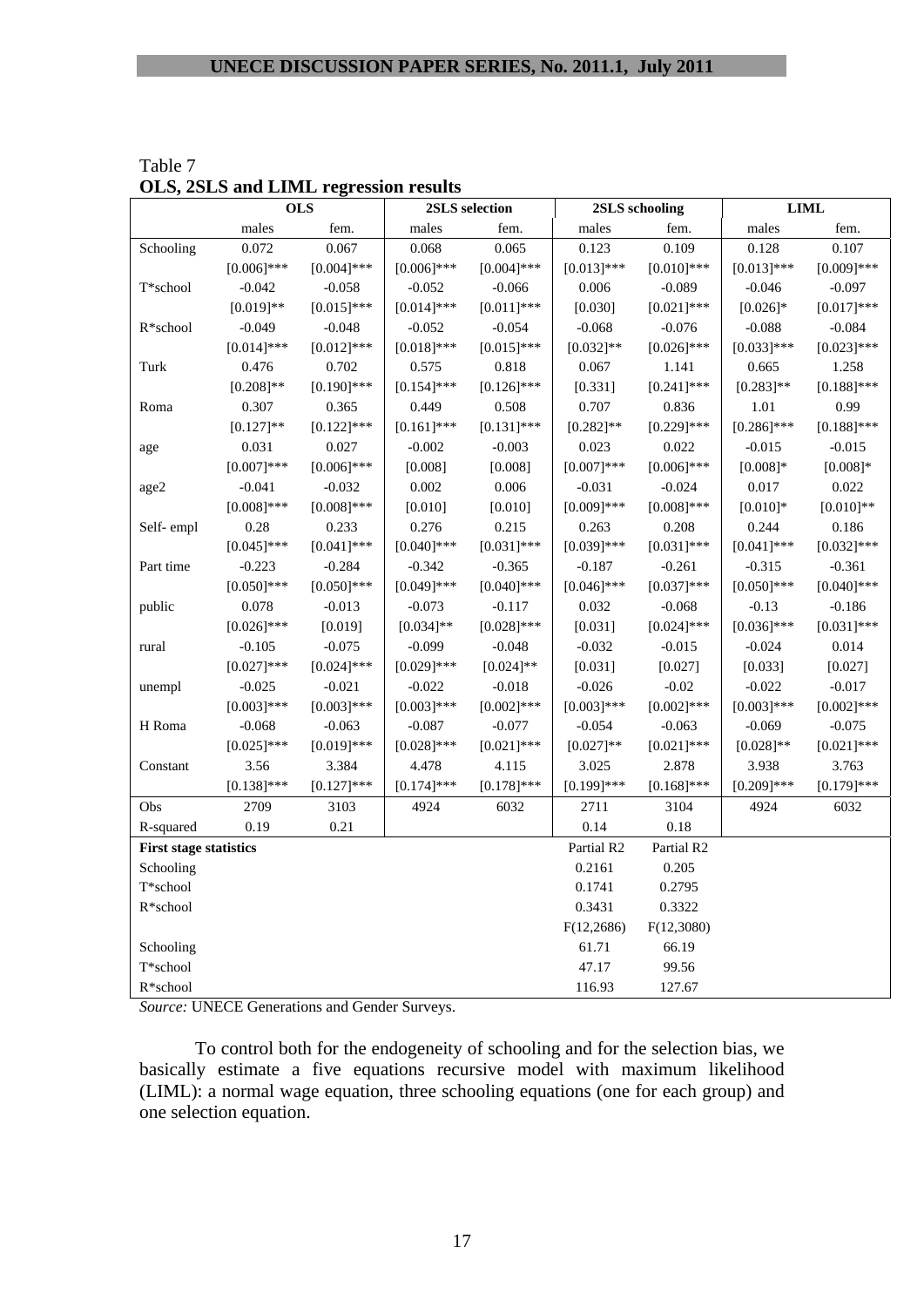$E_i^* = \alpha_i + \beta S_i + \rho_E X_{E_i} + \varepsilon_i$  $S_i = \delta_i + \rho_s X_{Si} + v_i$  $\ln w_i = \alpha_i + \beta S_i + \rho_w X_{wi} + v_i$ with  $E = 1$  *iff*  $E^* > 0$ 

where the second and third equations have been analyzed in the previous section. The second equation is estimated for each ethnic group. The first equation is the wage equation where ln w is the natural logarithm of earnings of individual *i, S* is the years of schooling, and the covariates  $X_{\nu}$  include age and age squared, dummies for workers self-employed, working in the public sector and part-time, the usual regional indicators.

 Controlling for the endogeneity of schooling raises returns to education for all groups but more so for the majority, increasing the differential with minority groups, while controlling for selection reduces returns to education in some cases dramatically as for Turkish males. Results in last two columns show that returns to education are significantly lower for Roma (both males and females) and for Turkish women. Returns for Turkish men are lower but the difference with the majority population is only marginally significant.

 This is in contrast to O'Higgins (2010) results that wage returns to education for Roma and non-Roma are relatively similar. On the contrary, our results corroborate the idea that lower educational attainment by minorities is at least partly motivated by lower perceived returns both in terms of earnings and in terms of employment.

#### **V. Conclusions**

 This paper analyzes the factors determining employment and wages for ethnic minorities in Bulgaria. It shows that in spite of the fact that individuals belonging to ethnic minorities and who could achieve secondary schooling have a probability of 20-25 per cent higher than illiterates to find gainful employment, minorities have very low incentives to invest in education given the lower returns - with respect to the majority population - in terms of prospective employment and wages in the labor market.

 The relatively low returns to education for disadvantaged minorities in general and the Roma minority in particular, should be considered by the policy makers designing policies that aim to break the vicious cycle: poor education, poor labor market outcomes, poverty, welfare dependency. Given existing fertility patterns, it is likely that minorities will make up a growing share of the population over time. Integrating them into the workforce could boost growth through heightened productivity, new skills, increased consumption and investment. Moreover, lower requirements for welfare spending would enable the government to invest in infrastructure and raise productive capacity (UNDP 2005, World Bank 2010).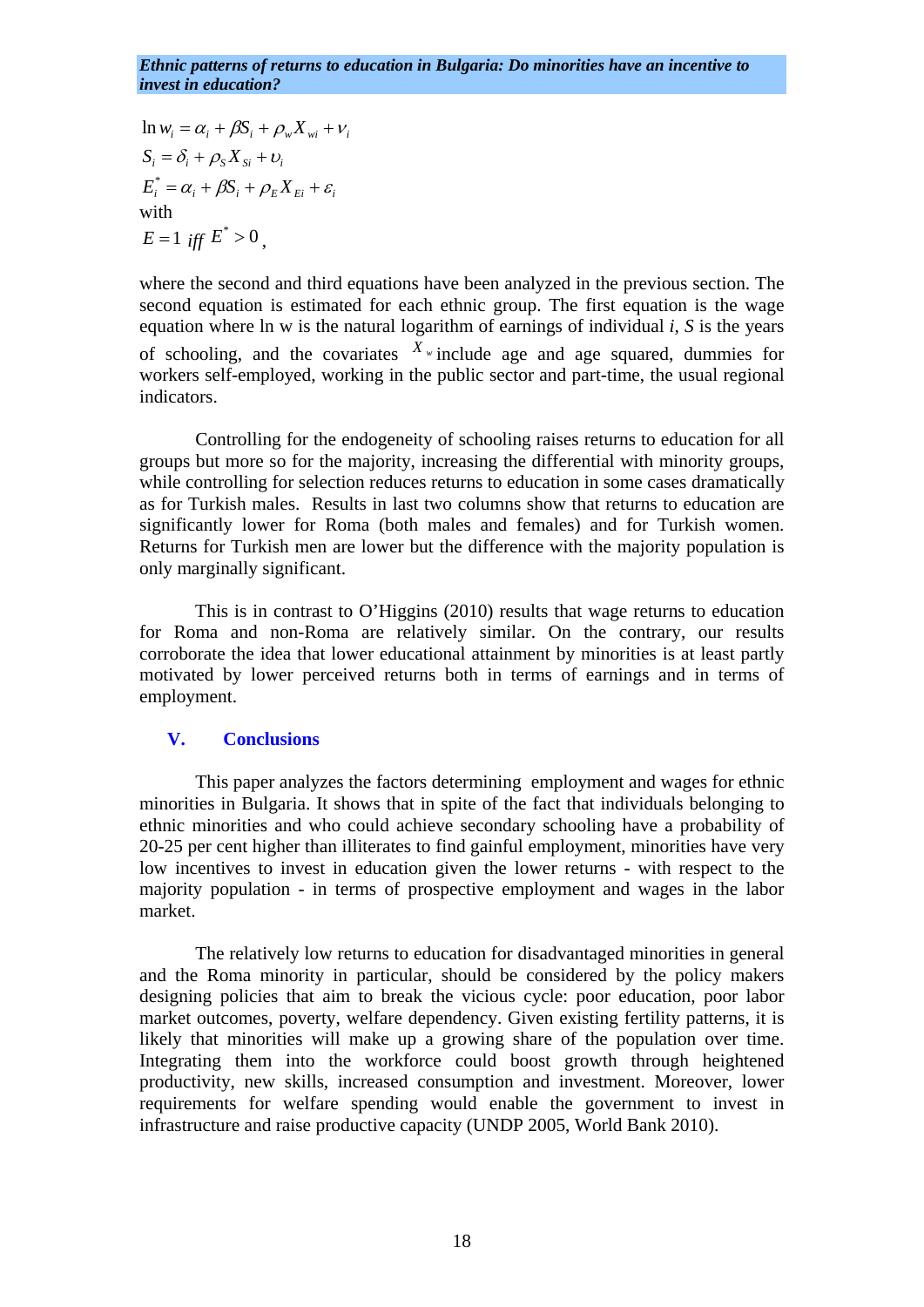The analysis of the situation of disadvantaged ethnic minorities on the labor market, based on the initial generations and gender survey of Bulgaria, implies that forward-looking policies are needed for their social and economic integration in a number of areas, including education, health, housing, labor market and social security. Among these the issue of gainful employment constitutes an important precondition for successful social integration.

 The high unemployment rate of minorities is most frequently considered to be a consequence of supply-side factors such as the low or absent educational qualifications; lack of relevant work skills, and their concentration in economically depressed regions. Results in this paper support this view suggesting that improving education levels of minorities could help reducing a big part of the employment gap. However, for Roma apart of education differences, and family structure for females, few other observable characteristics can explain the employment differential. The high percentage of unexplained employment gap could be attributed not only to unobserved differences in education quality, other skills and/or preferences but also as claimed in many other studies (ERRC 2007, UNDP 2002 and 2005, Ringold et al. 2006) - to discrimination.

 Against this background, labor market policies will thus need to improve employability and labor market competence of vulnerable groups through active policies and also tackle discrimination with well designed affirmative actions.[19](#page-20-0) Given the important share of the working age population excluded by the labor market it is particularly important to involve private businesses in this exercise without relying exclusively on public work programmes. In addition, the desegregation of public education and decisive improvement of its quality in low-income districts are needed in order to reduce racial prejudice and upgrade the education and skills of Roma and Turkish children and youth with a view to improving their employability in the formal sector of the economy. This would in the longer term also improve the sustainability of the Bulgarian social-security system as a whole.

<span id="page-20-0"></span> $19$ Recent evidence shows that to tackle discrimination a mixture of approaches is needed including antidiscrimination legislation**,** proactive equality policies and positive actions (ERRC 2007).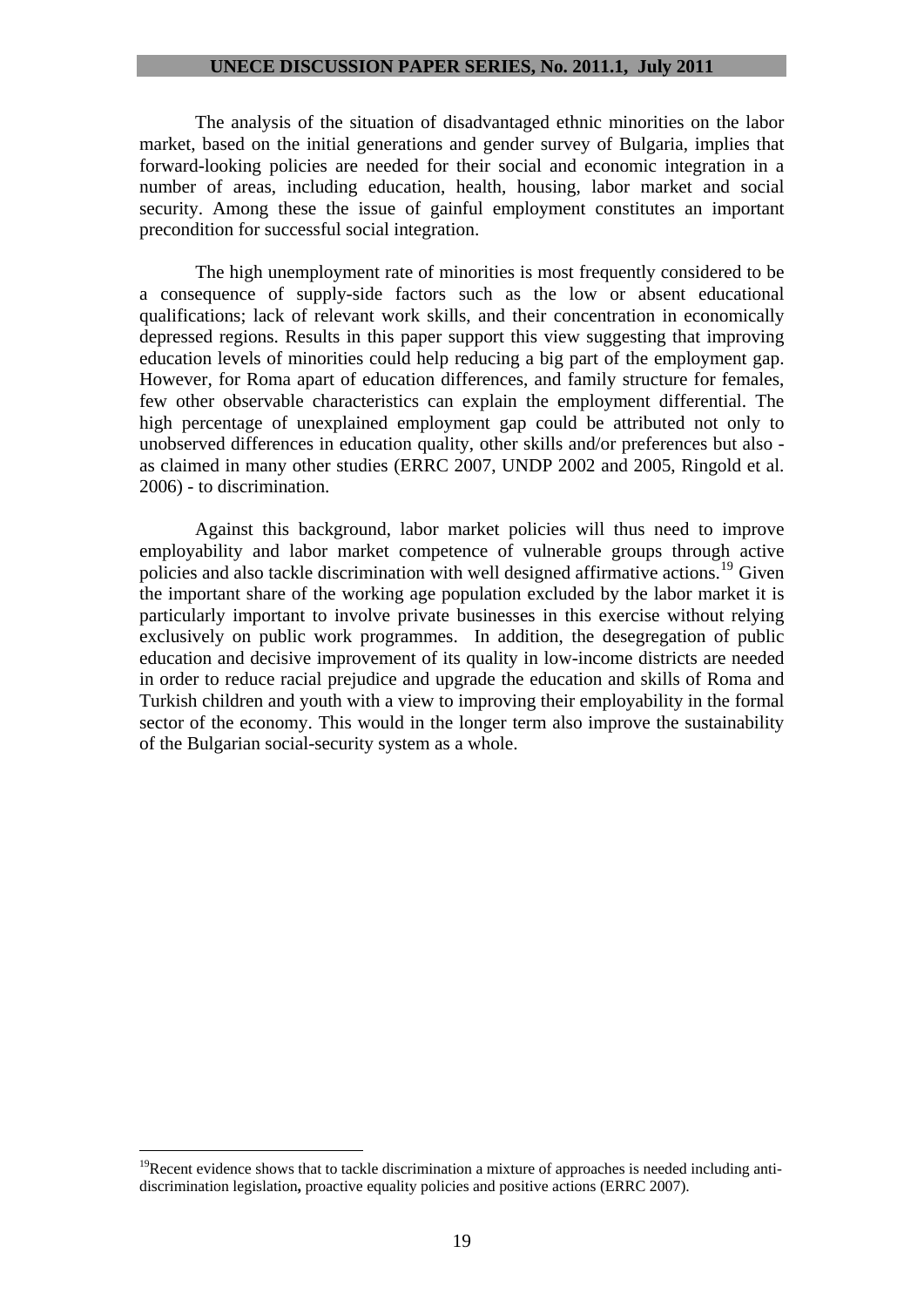# **References**

Altonji, Joseph G., Todd E. Elder and Christopher R. Taber. (2005) "An Evaluation Of Instrumental Variables Strategies For Estimating The Effects Of Catholic Schooling," *Journal of Human Resources*, 2005, v40(4,Fall), 791-821

Angrist, Joshua D, (2001). ["Estimations of Limited Dependent Variable Models with](http://ideas.repec.org/a/bes/jnlbes/v19y2001i1p2-16.html)  [Dummy Endogenous Regressors: Simple Strategies for Empirical Practice,](http://ideas.repec.org/a/bes/jnlbes/v19y2001i1p2-16.html)" *[Journal](http://ideas.repec.org/s/bes/jnlbes.html)  [of Business & Economic Statistics](http://ideas.repec.org/s/bes/jnlbes.html)*, American Statistical Association, vol. 19(1), pages 2-16, January.

Chiappori, Pierre-André, Iyigun, Murat and Weiss, Yoram (2009) "Investment in Schooling and the Marriage Market"*, [The American Economic Review](http://www.ingentaconnect.com/content/aea/aer;jsessionid=63fsat46luitr.alice)*, Volume 99, Number 5, pp. 1689-1713

European Commission (2009), *Ethnic minority and Roma women in Europe: A case for gender equality?* Brussels, EGGSI — Expert group on gender equality, social inclusion, health and long-term care.

ERRC (2004), *Stigmata: Segregated schooling of Roma in Central and Eastern Europe*, European Roma Rights Centre, Budapest.

ERRC (2007), *The Glass Box: Exclusion of Roma from Employment,* European Roma Rights Centre, Budapest.

Fundación Secretariado Gitano (2009), *Health and the Roma Community, analysis of the situation in Europe: Bulgaria, Czech Republic, Greece, Portugal, Romania, Slovakia, Spain*, Madrid

Gatenio Gabel, Shirley (2009), "The growing divide: the marginalisation of young Roma children in Bulgaria", *International Journal of Social Welfare*, Volume 18, pages 65–75

Golbe, D. (1985), "Imperfect signalling, affirmative action, and black-white wage differentials", *Southern Economic Journal* 51(4): 842-848.

Kertesi, Gábor and Kézdi, Gábor (2006), "Expected long-term budgetary benefits to Roma education in Hungary," *Budapest Working Papers on the Labour Market* No. 5.

Kertesi, Gábor and Kézdi, Gábor (2010), "Roma Employment in Hungary After the Post-Communist Transition". *The Economics of Transition,* forthcoming.

Kovacheva Siyka, Radka Peeva and Tsvetan Andreev (2006), *National Report Bulgaria Socio-economic trends and welfare policies*, Universiteit Utrecht

Koytcheva, Elena and Dimiter Philipov (2008), **"**Bulgaria: Ethnic differentials in rapidly declining fertility", *Demographic Research,* Volume 19 (13), pp 361-402

Luba Kalaydjieva, Bharti Morar, Raphaelle Chaix, and Hua Tang (2005), "A newly discovered founder population: the Roma/Gypsies"*, BioEssays* vol 27, pp 1084–1094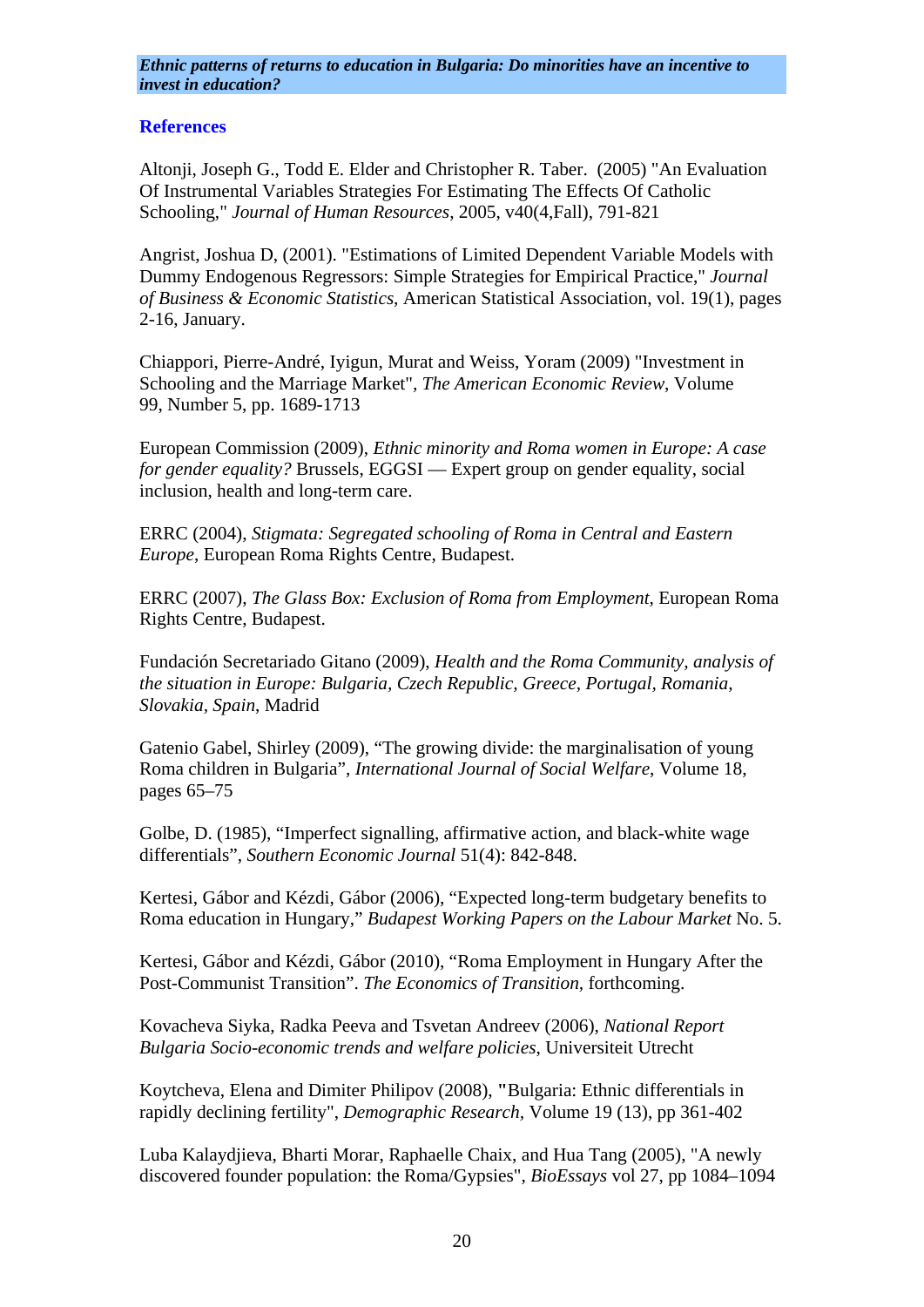Mintchev, Vesselin, Venelin Boshnakov and Alexander Naydenov (2011), "Sources of Income Inequality: Empirical Evidence from Bulgaria", The wiiw Balkan Observatory Working Paper 89

O'Higgins, Niall and Ivanov, Andrey (2006), "Education and Employment Opportunities for the Roma", *Comparative Economic Studies*, vol. 48 Pages 6-19.

O'Higgins, Niall (2010), "'It's not that I'm a racist, it's that they are Roma': Roma Discrimination and Returns to Education in South Eastern Europe," *International Journal of Manpower*, Emerald Group Publishing, vol. 31(2), pages 163-187, May.

Pamporov, Alexey (2007), "Social exclusion of Roma in Bulgaria", paper presented at The Fourth International Conference of the EAPS Working Group "Second Demographic Transition" Social Exclusion And The Changing Demographic Portrait Of Europe, Budapest.

Ringold, Dena, Orenstein, A. Mitchell and Wilkens Erika (2005), *Roma in an Expanding Europe. Breaking the Poverty circle*, World Bank, Washington

Stewart, Frances (2009), "Horizontal Inequality: Two Types of Trap," *Journal of Human Development and Capabilities*, 10: 3, pp. 315 — 340

UNDP (2002), *The Roma in Central and Eastern Europe: Avoiding the Dependency Trap,* Regional Human Development Report. UNDP: Bratislava.

UNDP and Ernst & Young (2005), *Employing the Roma Insights from Business*. UNDP: Bratislava.

UNECE (2005), *Generations & Gender Programme: Survey Instruments*. New York and Geneva.

UNICEF (2010), *Towards Roma Inclusion A Review of Roma Education Initiatives in Central and South-Eastern Europe*. Geneva.

World Bank (2010), *Economic Costs of Roma Exclusion*, Europe and Central Asia Human Development Department.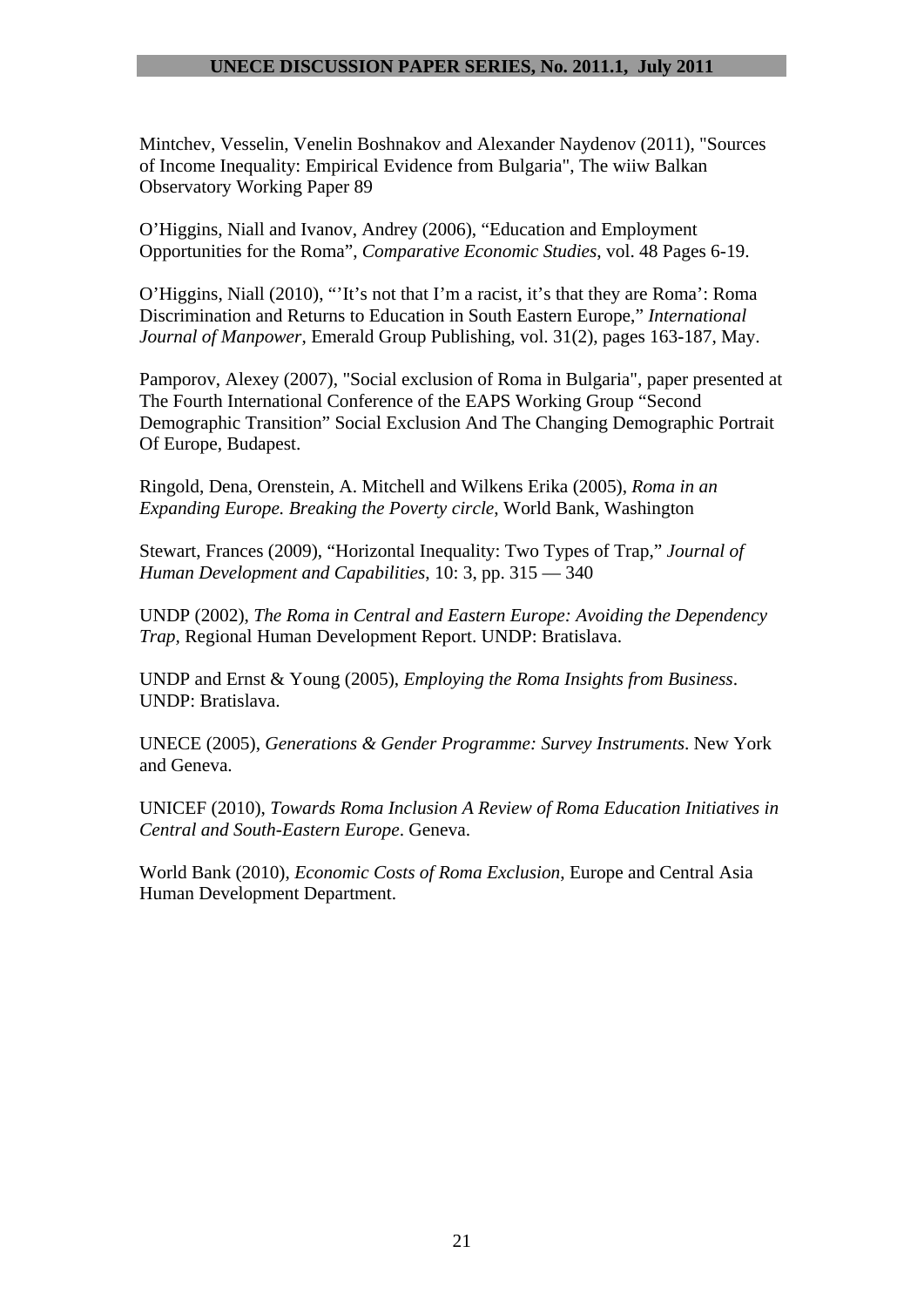# **Annex 1: GGP data**

 We use data from the surveys collected in the framework of the *Generations & Gender Programme* (GGP). The GGP is made of two major components, totally independent from each other at the data gathering level, but that could be interactive at the statistical analysis level: the Generations & Gender Survey (GGS) and the Contextual Database (CDB). The GGS consists of a panel survey of three waves (three years apart) in which 10 000 individuals aged from 18 to 80 are followed. The CDB on the other hand, relates to more than 200 variables, of national and/or regional level, sometimes qualitative but more frequently quantitative (time series from 1970 up to present in most cases), related to a wide range of topics: health, economy, employment, culture, education, demography, pensions, etc.

 While for some topics, as for example welfare state provisions and educational systems, we referred to the CDB, our main source of data is the GGS. The surveys are nationally representative surveys which ensure international comparability of data at least for the core questionnaire. Some of the modules are optional, e.g. housing, ethnicity and nationality, previous partners, intention to break-up, preventing some cross country comparisons. The first wave was conducted in 2004 for Bulgaria. The GGS questionnaire covers a wide range of topics related to the household and the relations among genders and generations. Main respondents can be either men or women aged between 18 and 80.

|                              | Majority |       | Turkish minority |       | Roma  |       |
|------------------------------|----------|-------|------------------|-------|-------|-------|
|                              | m        | f     | m                | f     | m     | f     |
| Obs                          | 4119     | 5073  | 511              | 568   | 295   | 391   |
| percentage                   |          | 83.9% |                  | 9.85% |       | 6.26% |
| age                          | 39.8     | 38.6  | 37.6             | 37.0  | 33.5  | 33.8  |
|                              | 13.5     | 12.8  | 12.5             | 12.0  | 11.3  | 11.4  |
| education                    | 12.9     | 13.6  | 9.8              | 9.3   | 6.9   | 5.9   |
|                              | 2.58     | 2.87  | 3.47             | 3.86  | 3.78  | 3.87  |
| education father             | 10.6     | 11.0  | 6.3              | 6.3   | 4.1   | 4.1   |
|                              | 4.08     | 4.10  | 4.48             | 4.44  | 3.81  | 4.09  |
| education mother             | 10.5     | 11.0  | 5.1              | 5.7   | 3.5   | 3.4   |
|                              | 4.27     | 4.15  | 4.24             | 4.34  | 3.47  | 3.74  |
| education partner            | 13.3     | 13.3  | 9.1              | 10.1  | 6.4   | 7.0   |
|                              | 2.96     | 2.69  | 3.66             | 3.44  | 3.74  | 3.90  |
| Bulgarian native<br>language | 0.991    | 0.990 | 0.041            | 0.035 | 0.082 | 0.123 |
|                              | 0.093    | 0.098 | 0.199            | 0.184 | 0.274 | 0.329 |
| Bulgarian used at home       | 0.993    | 0.995 | 0.092            | 0.099 | 0.163 | 0.254 |
|                              | 0.080    | 0.067 | 0.289            | 0.298 | 0.370 | 0.436 |
| employed                     | 0.670    | 0.612 | 0.505            | 0.398 | 0.313 | 0.224 |
|                              | 0.470    | 0.488 | 0.500            | 0.489 | 0.460 | 0.415 |
| Low skilled occupation       | 0.298    | 0.177 | 0.435            | 0.353 | 0.620 | 0.595 |
|                              | 0.458    | 0.382 | 0.497            | 0.479 | 0.488 | 0.493 |
| Low skilled occ father       | 0.380    | 0.368 | 0.515            | 0.501 | 0.578 | 0.557 |
|                              | 0.485    | 0.482 | 0.500            | 0.500 | 0.495 | 0.497 |
| Missing info (occ father)    | 0.056    | 0.061 | 0.041            | 0.057 | 0.058 | 0.077 |

Annex Table 1